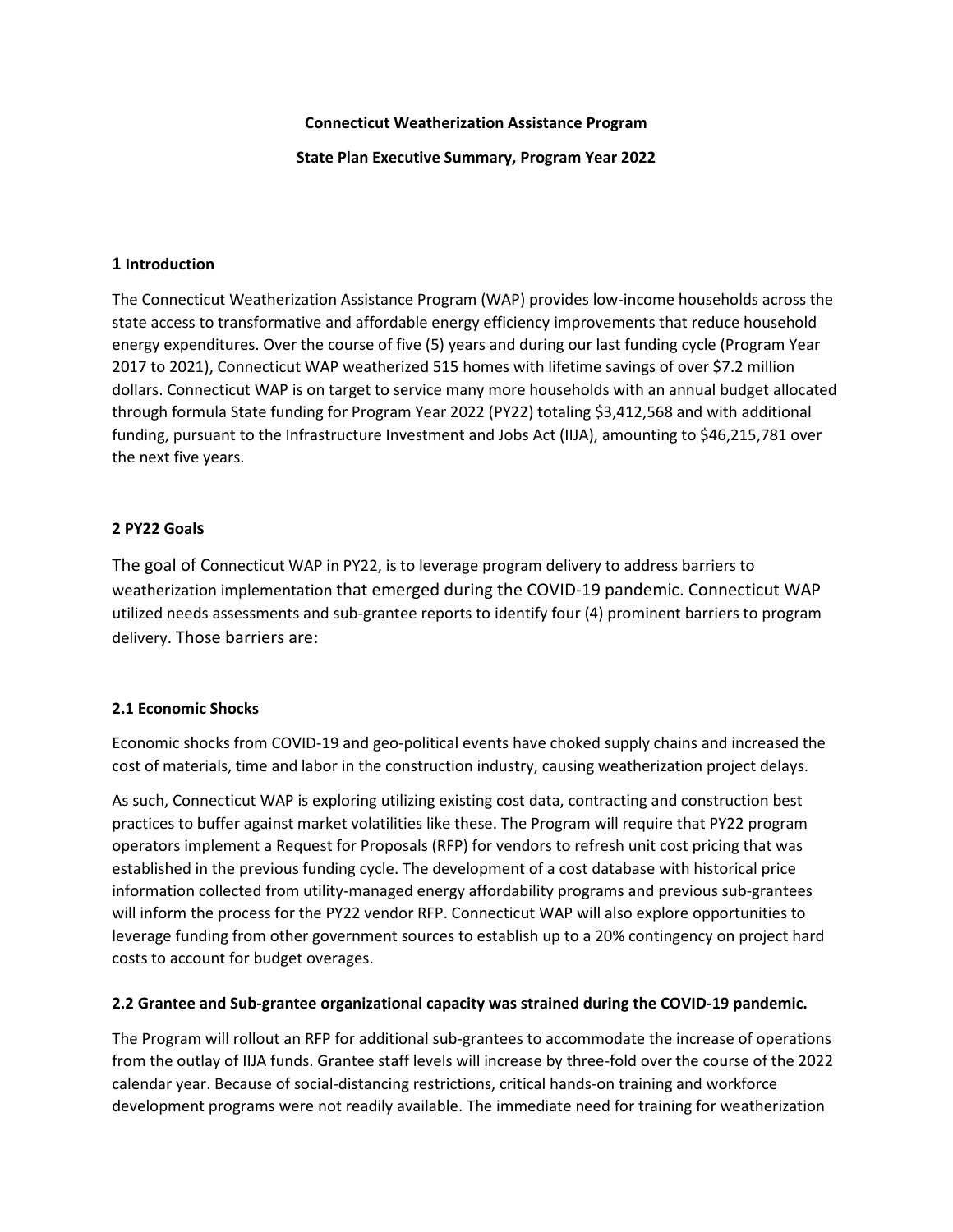auditors, inspectors and contractors will be achieved through the Green Jobs Academy, New England's regional premier weatherization facility that provides certifications to auditors, inspectors and contractors.

# **2.3 Gap in Service to Multi-family Housing**

Connecticut WAP has received conditional DOE approval for manufactured and single-family homes but not for multi-family housing, missing a critical opportunity to scale the program, to maximize energy and cost savings on projects and to reduce carbon emissions in historically overlooked markets.

In response, Connecticut WAP is developing programmatic and technical infrastructure for increases in staffing and operations to create and sustain weatherization services to the multi-family housing segment across the State. This will be executed by attaining approval from the Department of Energy (DOE) to deploy the American Society of Heating, Refrigerating and Air-Conditioning Engineers (ASHRAE) Level II audit tool for multi-family housing. Deployment of the audit tool will synchronize with the hiring of a technical monitor(s) with a specialty in multi-family weatherization to assist with operationalizing change across the whole Program. The Connecticut WAP Operations Manual and Technical Field Guide will integrate specifications for multi-family housing weatherization for quality control and assurance. data management system is in the process of being procured to automate weatherization workflows. The system will integrate utility operations for income-eligible programs in an effort to identify deferrals. Connecticut WAP will continue market research on affordable multi-family housing in conference with Connecticut Housing Agencies and other key stakeholders to develop a state-wide strategy for multi-family weatherization. The Connecticut WAP Operations Manual and Technical Field Guide will be overhauled and will integrate Standard Work Specifications for multi-family housing.

# **2.4 Health and Safety Barriers**

Health & Safety (H&S) Barriers such as mold, lead, asbestos and vermiculite impede the delivery of weatherization on income-eligible properties because they are required to be remediated before energy conservation measures can be deployed.

Connecticut WAP has created a pipeline of project leads for weatherization assistance through the Statewide Weatherization Barriers Remediation Program (WxBRP) that was developed in Program Year 2021 (PY). WxBRP was established as a three-year barrier remediation program that is targeted to remove H&S barriers in 1,000 CT homes. H&S deferrals from utility-managed energy affordability and Connecticut WAP will be fed into the barrier remediation program. The ultimate goal is to provide a pathway to high-performance affordable housing through low-income carveouts in energy program incentives.

# **3. Conclusion**

Energy efficient buildings lead to lower energy costs for over-burdened households and addresses poor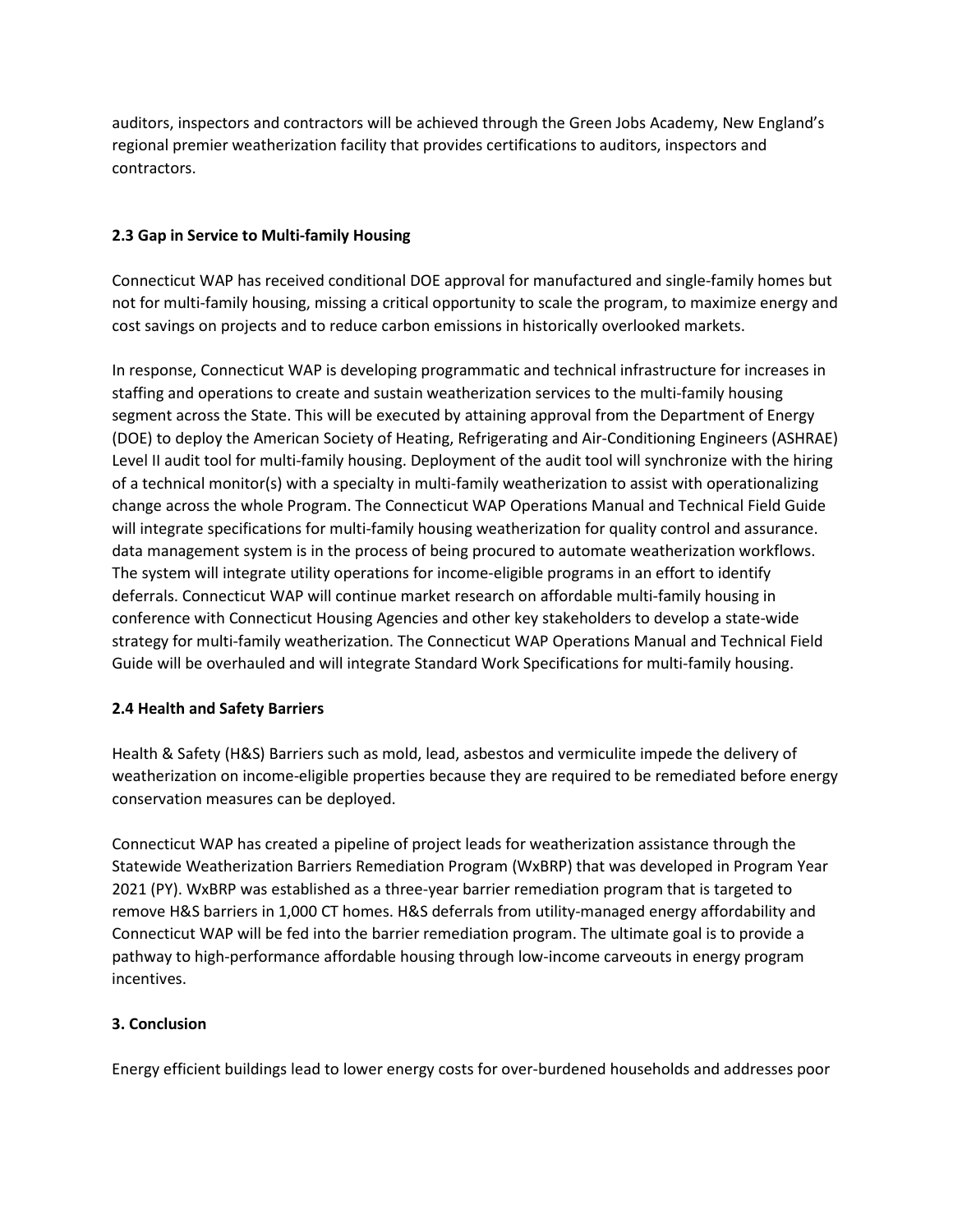social determinants of health by improving air quality. Connecticut WAP is targeting a variety of programmatic changes to address barriers while scaling up program delivery.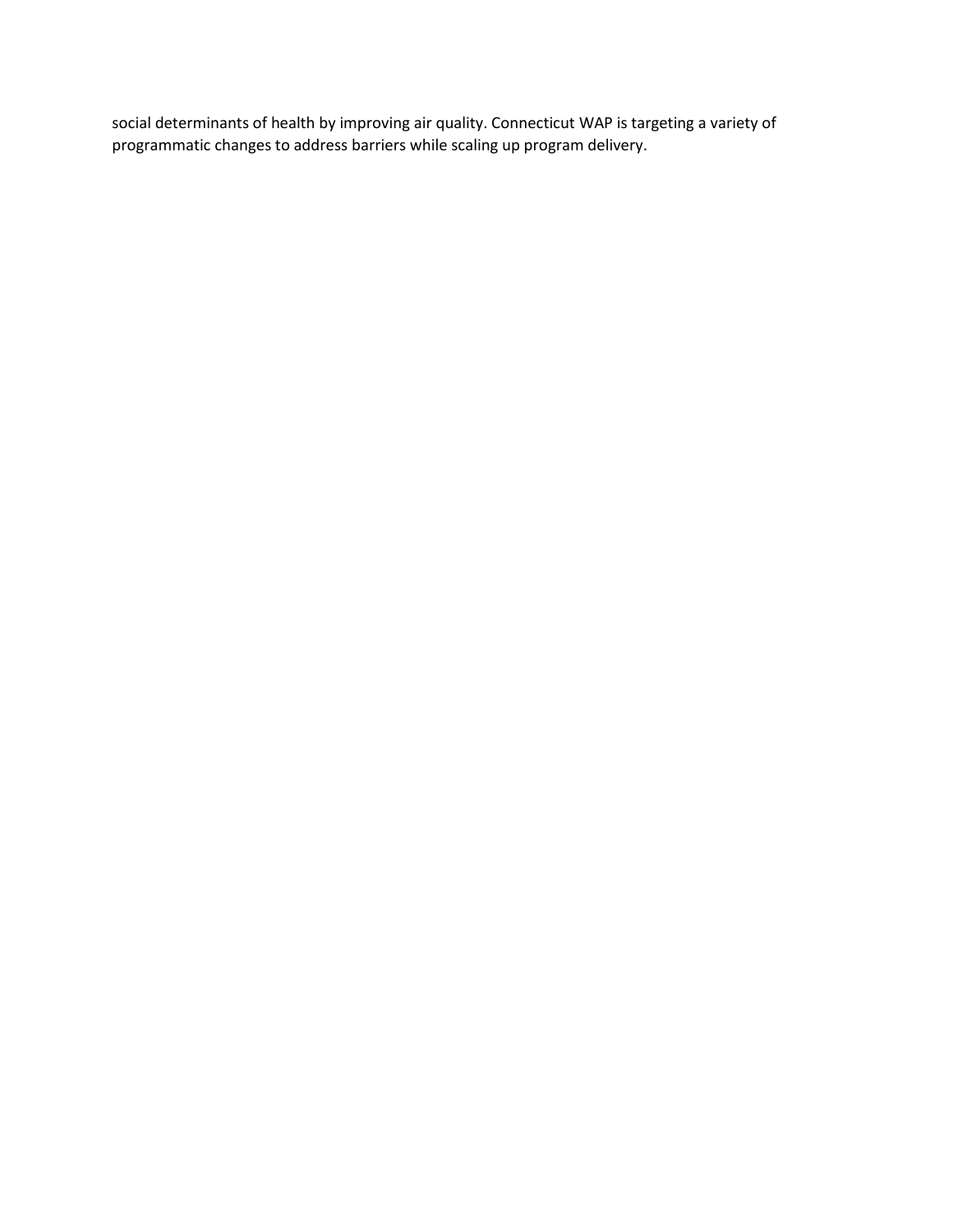#### **(Grant Number: EE0009892, State: CT, Program Year: 2022)**

This worksheet should be completed as specified in Section III of the Weatherization Assistance Program Application Package.

## **V.1 Eligibility**

### **V.1.1 Approach to Determining Client Eligibility**

Provide a description of the definition of income used to determine eligibility

Income means cash receipts earned and/or received by the applicant before taxes. Income does not include the exclusions identified in Department of Energy (DOE) Weatherization Assistance Program (WAP) guidance, WPN 22-3. Gross income should be used to determine eligibility, not net income. WAP eligibility is also extended to the Department of Housing and Urban Development (HUD) meanstested programs as outlined in WPN 22-5.

Describe what household eligibility basis will be used in the Program

The federal definition of low-income is in accordance with 10 C.F.R. § 440.22(a). A household is eligible for weatherization assistance if occupied by a family unit:

- 1. Whose income is at or below 200% of the poverty level determined in accordance with criteria established by the Director of the Office of Management and Budget,
- 2. Which contains a member who has received cash assistance payments under Title IV or XVI of the Social Security Act or applicable State or local law at any time during the 12-month period preceding the determination of eligibility for weatherization assistance; or
- 3. Who is eligible for assistance under the LowIncome Home Energy Assistance Act of 1981, provided that such basis is at least 200% percent of the poverty level determined in accordance with criteria established by the Director of the Office of Management and Budget.

Consistent with 10 C.F.R. § 440.22(a), CT WAP considers a household eligible for WAP once they are determined eligible for assistance for the Low-Income Energy Assistance Program (LIHEAP) under the Low-Income Energy Assistance Act of 1981. Administered by DSS, LIHEAP limits program participation to households at or below 60% of state median income. Once a household has been deemed eligible for LIHEAP assistance through the Connecticut Energy Assistance Program (CEAP), the household is also considered automatically eligible for WAP, subject to confirmation of LIHEAP eligibility by DEEP.

*Note: The Grantee for CT WAP is the Department of Energy and Environmental Protection (DEEP). The Department of Social Services (DSS)* administers the Low-Income Energy Assistance Program *(LIHEAP)*.

Describe the process for ensuring qualified aliens are eligible for weatherization benefits

A household may include "qualified aliens", as used in the Immigration and Nationality Act (INA) , as follows (a) an alien who has obtained the status of an alien lawfully admitted for temporary residence under Section 210 of the Immigration and Nationality Act by approval of an application and are categorized as Special Agricultural Workers (SAWS) who perform seasonal agricultural work during a specified period of time; or (b) an alien who has obtained the status of an alien lawfully admitted for temporary residence under Section 245A and 210A of the Immigration and Nationality Act by approval of an application and who is aged, blind and/or disabled as defined in Section 1414 (a)(1) of the Social Security Act (Public Law 74271); or (c) Cuban or Haitian aliens as defined in Public Law 96422, Section 50I(e). Clients are considered eligible during the application process if they demonstrate ownership of a "Green Card" or demonstrate permanent residence (I551 Alien Registration Card, Passport, I688 Employment Authorization Card, I766 Employment Authorization Document, I94 with R1 or R2 status designation).

#### **V.1.2 Approach to Determining Building Eligibility**

Procedures to determine that units weatherized have eligibility documentation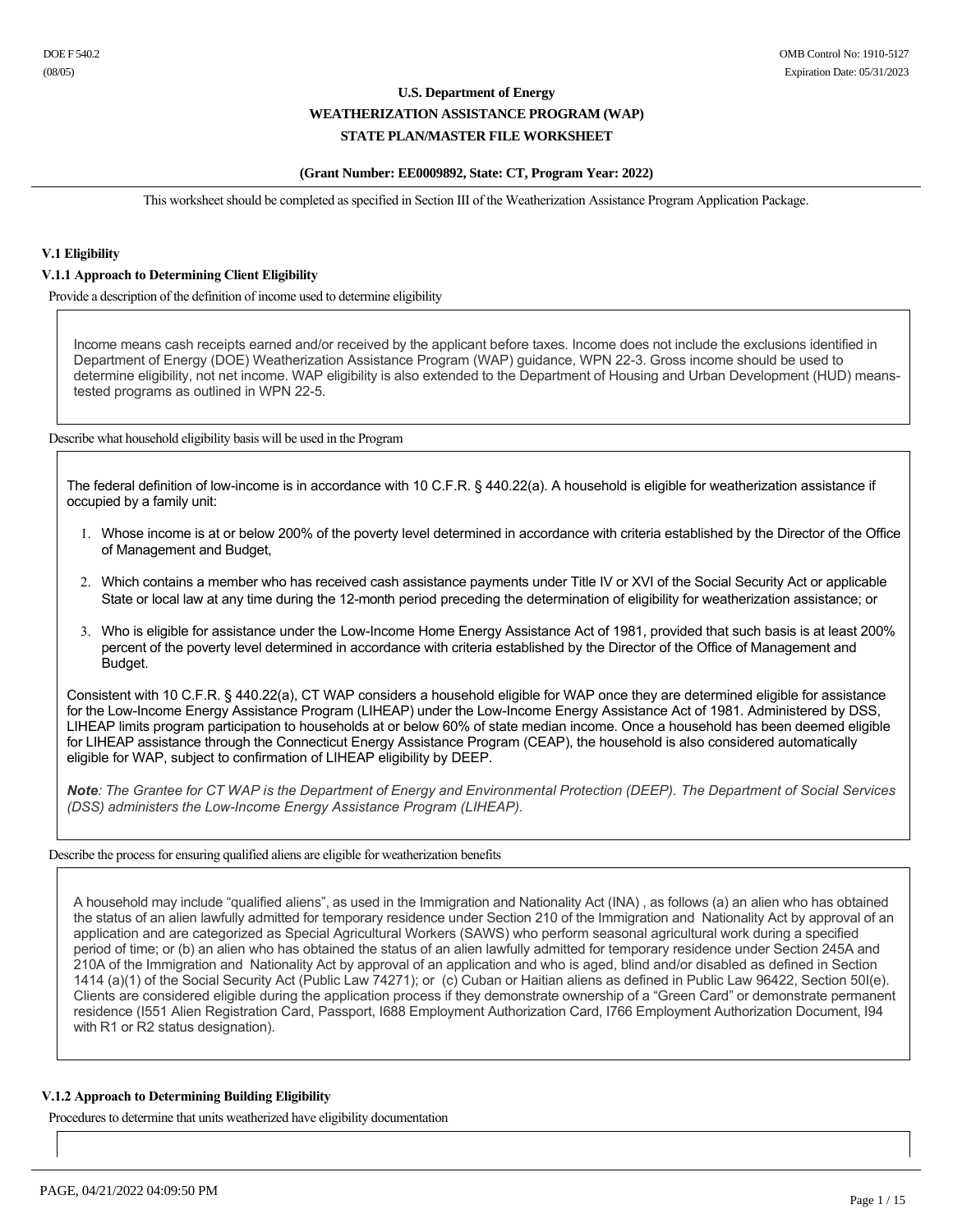## **U.S. Department of Energy WEATHERIZATION ASSISTANCE PROGRAM (WAP)**

## **STATE PLAN/MASTER FILE WORKSHEET**

### **(Grant Number: EE0009892, State: CT, Program Year: 2022)**

No dwelling unit may be weatherized without documentation of eligibility. At the Subgrantee level, all household income must be calculated per DOE requirements, and the Subgrantee must establish who occupies and owns the property as well as the household income through proper documentation.

*Note: For further reference please see CT WAP Operations Manual 2022 Section 203.*

### Describe Reweatherization compliance

Since many households have never received weatherization services, the state policy documented in the CT WAP Operations Manual is that such homes will be prioritized. Dwelling units weatherized (including dwelling units partially weatherized) under WAP, or under other Federal programs such as, LIHEAP, Health and Human Services (HHS), the Department of Housing and Urban Development (HUD) and the US Department of Agriculture (USDA), may not receive further financial assistance for weatherization before 15 years. This does not preclude dwelling units that have received previous weatherization from receiving assistance and services (including the provision of information and education to assist with energy management and evaluation of the effectiveness of installed weatherization materials) or from receiving non-Federal assistance for weatherization. All units that are eligible to be re-weatherized will receive a new energy audit.

CT WAP maintains an electronic database of all homes that have been weatherized under DOE WAP, LIHEAP, HUD and USDA fifteen or more years ago. Subgrantees are provided controlled access to this information for lookback purposes. The Grantee limits and monitors the number of such dwellings that each Subgrantee may re-weatherize and authorizes re-weatherization on a case-by-case basis.

*Note: For further reference please see CT WAP Operations Manual 2022 Sec on 203.5.*

#### Describe what structures are eligible for weatherization

Most dwellings currently being addressed by WAP in Connecticut are single-family dwellings, both owned and rented. The Subgrantee may not refuse to weatherize an otherwise eligible rental property. Weatherization services are to be provided to owner-occupied and rental properties alike with no priority given to either. Applicants from households who are renting must be ranked and verified in the same manner as households owning the property in which they reside. In most circumstances, the owner/landlord must contribute to the cost of weatherizing a rental property. Financial contributions are not required of property owners who are themselves at an income level where they would be eligible for weatherization assistance. Mobile homes are eligible for weatherization as well and are reported with the other types of housing stock in the quarterly reports.

Note: For further reference please see CT WAP Operations and Training Manual 2022 Section(s) 203.1, 203.2, 203.3, 203.9.3, *203.9.4.*

## Describe how Rental Units/Multifamily Buildings will be addressed

Connecticut WAP, in accordance with 10 C.F.R. § 440.22(b)(3), has established procedures to ensure that benefits of weatherization assistance in rental units accrue primarily to the low-income tenants residing therein. Connecticut WAP will review and consult with DOE regarding any eligible structure brought under consideration for weatherization.

Connecticut WAP is currently conditionally approved by DOE to weatherize manufactured homes and single-family housing (8/27/2020) and will spend PY22 acquiring accreditations and specialized staff to deploy American Society of Heating, Refrigerating and Air-Conditioning Engineers (ASHRAE) Level II audits in multi-family housing.

## **Weatherization Agreement**

Landlords shall affirm by signed Weatherization Agreement that they shall not increase the rent paid by eligible tenants of a rental unit that has received weatherization services for a period of two years from the date the weatherization work is completed unless the landlord/property owner can document that the increase isdue to factors other than the weatherization assistance performed. In compliance with 10 C.F.R. §§ 440.22(b)(3) and 440.22(e), tenants sign and receive a copy of the agreement, and therefore are aware of the conditions placed on the landlord. Landlords will also agree to charge the same rent to all successor tenants up to the two-year period covered by the Weatherization Agreement. In accordance with 10 C.F.R. §440.22(c), Connecticut may seek an agreement from the landlord whereby Connecticut reserves the right to seek a lien against the landlord's property in the event the landlord does not comply with rent increase or other prohibitions.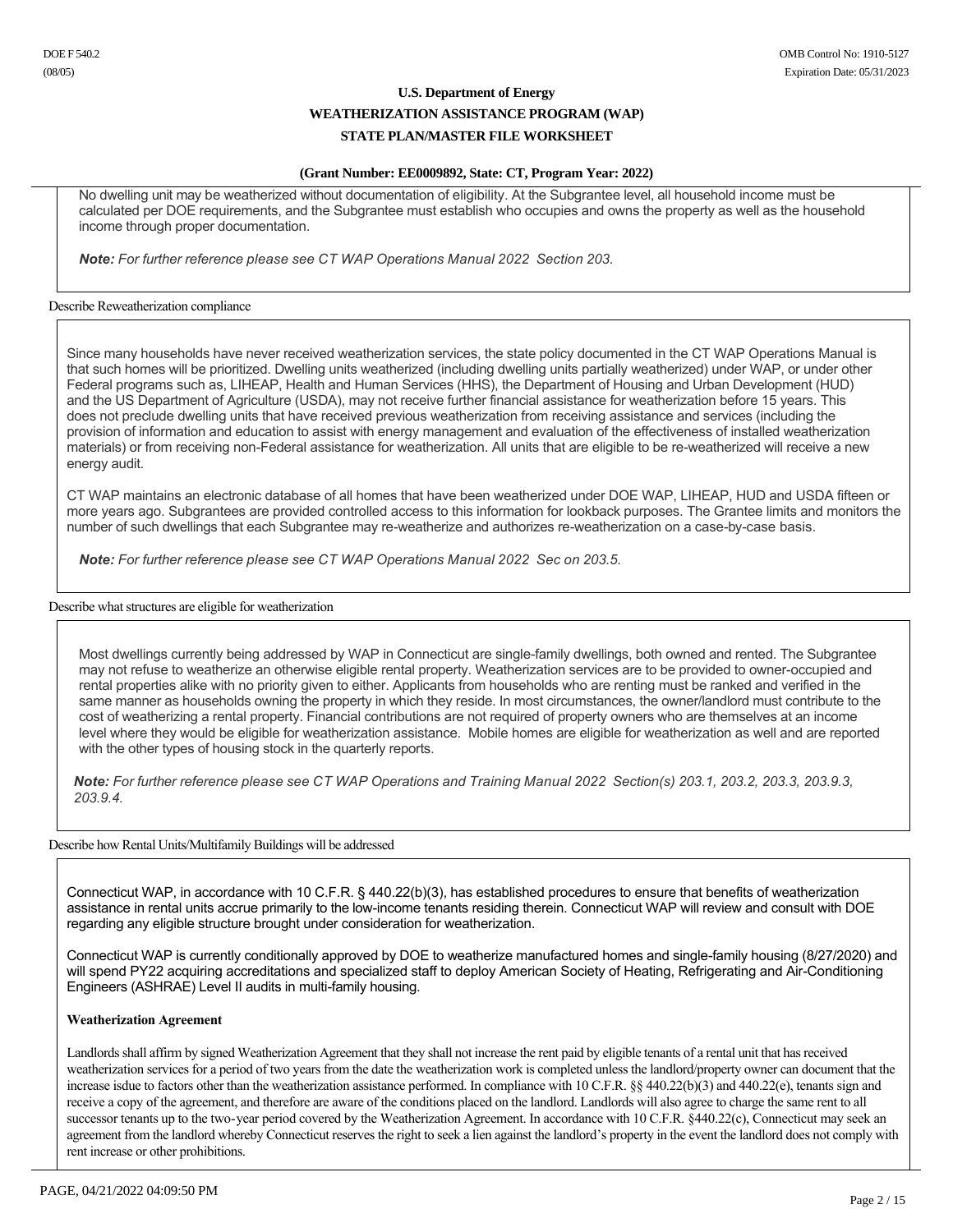### **(Grant Number: EE0009892, State: CT, Program Year: 2022)**

The Weatherization Agreement specifies conditions regarding evictions and/or rent increases as a result of the weatherization work that is done. If a complaint is filed, the agency will have the property owner/landlord verify that such actions are justifiable.

## Describe the deferral Process

When conditions warrant, it may be necessary to defer work in a dwelling, postponing until the problem(s) can be resolved.

All serious health and safety (H&S) problems encountered that will either prevent or delay weatherization service delivery is documented on the "Notice of Postponement of Services" form, along with possible solutions. The client is asked to sign this form, which is then signed and dated by a Community Action Agency (CAA) representative. If the client is a renter, a copy is also sent to the landlord. Clients remain eligible, without eligibility reverification, for weatherization services if all H&S concerns triggering deferral are addressed within sixty (60) days of receipt. Should remediation take longer than that, eligibility must be reverified in accordance with State and Federal policy.

Connecticut WAP will implement the DOE Deferral Tracking Tool in PY22 to assist with deferral tracking. Deferral conditions may include any of the following situations:

- The client has known health conditions that would be impacted by the installation of insulation or other measures;
- The building structure or its mechanical systems, including electrical and plumbing, are in such a state of disrepair that failure is imminent, and the conditions cannot be resolved cost-effectively;
- The building has sewage/other sanitary problems that may endanger client/weatherization workers if weatherization work were performed;
- The building has been condemned or electrical, heating, plumbing or other equipment has been "red tagged" by local or State building officials or utilities;
- Moisture and drainage problems are so severe they cannot be resolved under existing guidelines;
- Dangerous conditions exist due to high carbon dioxide levels in combustion appliances, high levels of formaldehyde or other pollutants and volatile organic compounds (VOCs), and cannot be resolved under existing guidelines;
- The extent and condition of lead-based paint in the building would potentially create further H&S problems;
- The client is uncooperative, abusive or threatening to auditor/crew/subcontractors or others who must work in/visit dwelling;
- In the weatherization auditor's judgment, any condition exists which may endanger H&S of work crew or subcontractor (e.g.., extremely unsanitary conditions) ;
- In the weatherization auditor's judgment, illegal activities are taking place on the property;
- Infestation of pests cannot be reasonably removed or creates H&S concern for weatherization workers;
- <sup>l</sup> Client exhibits sign(s) of hoarding behavior that prevents the installation of weatherization measures necessary to improve the home's efficiency;
- Radon levels or the perception of radon-related conditions at the site prevent weatherization activities to be permitted by the client.

Buildings deferred due to H&S reasons may be routed to the Statewide Weatherization Barrier Remediation Program (WxBRP) before weatherization commences. In PY21, WxBRP was created by CT DEEP in conference with key stakeholders and members of EnergizeCT's Energy Efficiency Board (EEB) as a comprehensive strategy to remove H&S barriers such as, mold, lead and asbestos to ensure that direct benefits of energy efficiency improvements delivered by CT WAP are received by targeted beneficiaries.

*Note: For further reference please see CT WAP Operations Manual 2022 Section(s) 204, 204.1, 204.2, 204.3, and 424.1*

### **V.1.3 Definition of Children**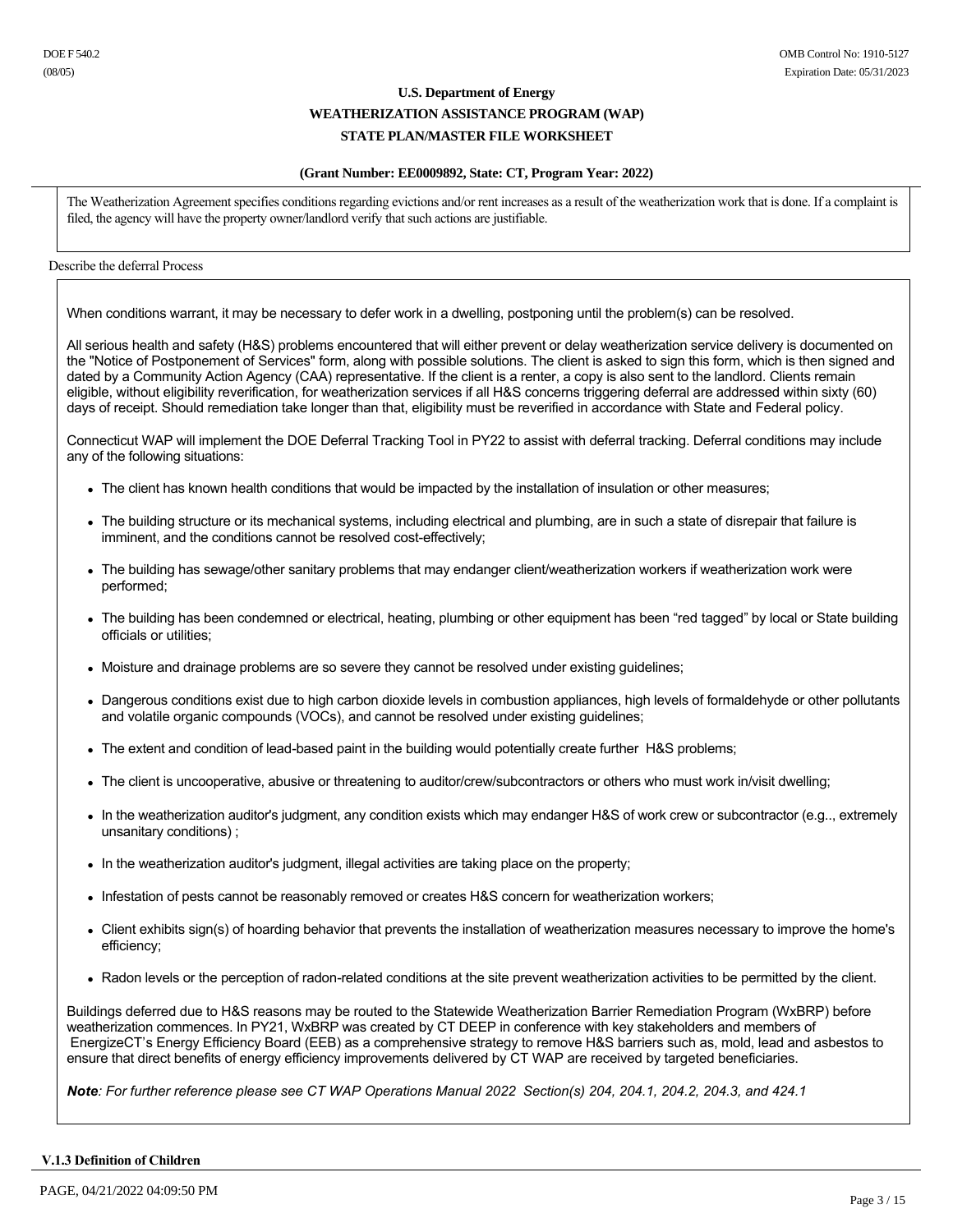## **(Grant Number: EE0009892, State: CT, Program Year: 2022)**

Definition of children (below age): **6**

### **V.1.4 Approach to Tribal Organizations**

#### $\Box$  Recommend tribal organization(s) be treated as local applicant?

If YES, Recommendation. If NO, Statement that assistance to low-income tribe members and other low-income persons is equal.

Tribal organizations shall not be treated as local applicants. Rather, in accordance with 10 C.F.R. § 440.11, low-income members of an Indian tribe will receive benefits equivalent to the assistance provided to other low- income persons within Connecticut. Connecticut law recognizes five Indian tribes: (1) Golden Hill Paugussett, (2) Mashantucket Pequot, (3) Mohegan, (4) Paucatuck Eastern Pequot and (5) Schaghticok. These tribes occupy six (6) reservations within the State.

## **V.2 Selection of Areas to Be Served**

Connecticut uses one or more entities authorized by 10 C.F.R. § 440.15 to deliver services as Subgrantees (subcontractors), which entities have demonstrated experience and performance in weatherization or housing renovation activities; experience in helping lowincome persons in the area to be served; and capacity to undertake a timely and effective weatherization program.

The terms "Subgrantee" and "Subgrantees" as well as "subcontractor" and "subcontractors" are used with the same meaning interchangeably throughout this Proposed State Plan, regardless of the number of actual Subgrantee(s)/subcontractor(s) in any given Program Year.

In Program Year 2022 (PY22), DEEP will continue to work with Subgrantees, the Community Renewal Team (CRT) and New Opportunities, Inc. (NOI), to weatherize manufactured homes and single-family housing with requirements to achieve production goals identified by region in the Proposed State Plan to ensure statewide delivery of services. Specifically, to ensure equitable geographic distribution, Connecticut will include target unit production goals by region in Subgrantee contracts. Regional production goals and budgets are based upon a demographic formula used to deliver WAP services in previous years. Connecticut believes this approach is necessary to ensure the delivery of services to WAP clients statewide.

Economic shocks caused by COVID-19 have exponentially increased the cost of materials, time and labor in construction. Existing Subgrantees will be required to implement a Request for Proposals (RFP) for new vendors in PY22 in order to refresh unit cost pricing that was established three years ago.

In PY22, Connecticut WAP will implement an RFP to identify and select additional Subgrantees for PY23 participation to account for the increase in the scale of operations from servicing multi-family housing and from additional federal funding pursuant to the (Infrastructure Investment Jobs Act (IIJA). IIJA funds have been allocated to Connecticut WAP totaling \$46,215,781 and will be disbursed over the course of five years.

Connecticut DEEP will seek the input of the Policy Advisory Council, Community Action Agencies, DSS, Connecticut Housing Agencies and other key stakeholders to assess how to improve the delivery of services statewide in PY22. Former Subgrantees and subcontractors are not precluded from seeking to provide services in PY22 if they can demonstrate the technical and programmatic capacity and financial stability needed to implement the program. Through ongoing monitoring as well as training and technical assistance, Connecticut works to ensure that all Subgrantees maintain administrative, programmatic, and technical staff or vendors capable of operating a successful program.

## **V.3 Priorities**

Clients determined eligible through LIHEAP procedures receive, with their notice of eligibility, weatherization information which they complete and return if they are interested in receiving weatherization services. Priority is given to clients most vulnerable, including households with a member who is elderly (60 years and older), disabled, or younger than six (6). Priority consideration is also given to households with high energy use (annual heating costs exceeding \$2,500 or 6% of household income). DSS provides to DEEP, by region, the list of households eligible for LIHEAP.

*High Energy Burden Priority*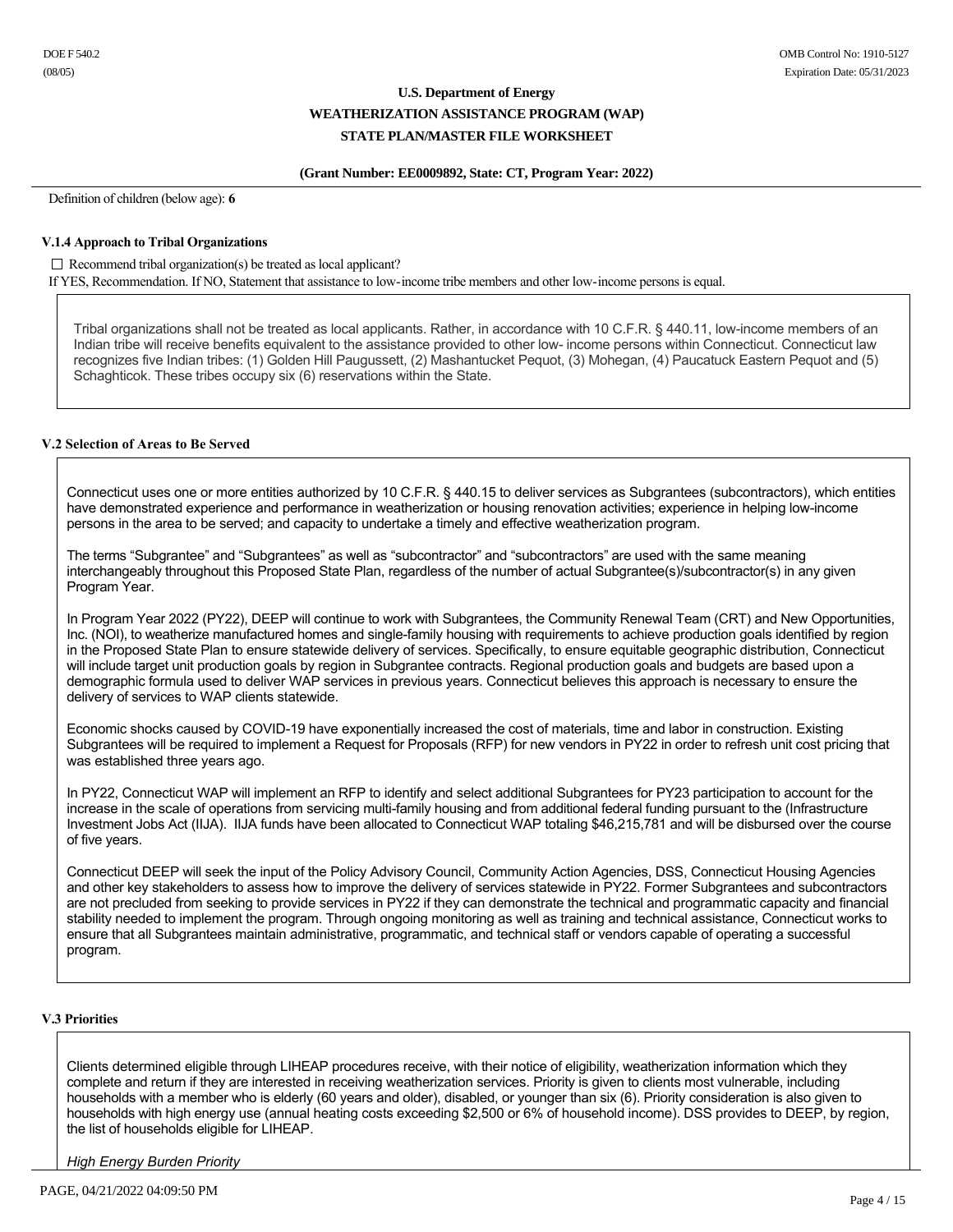### **(Grant Number: EE0009892, State: CT, Program Year: 2022)**

Consistent with Operation Fuel's definition of high energy burden in *Home Energy Affordability in Connecticut: The Affordability Gap*, CT WAP considers households spending 6% or more of their household income on energy costs as High Energy Burden sites. Service delivery priority will be provided to those sites. Households with High Energy Burden are tracked in the monthly reporting template provided to CT WAP by each Subgrantee which is completed utilizing data from the Weatherization Assistant 8.9.1 software. This data is then aggregated quarterly and entered in the PAGE QPR.

## **V.4 Climatic Conditions**

Connecticut WAP has implemented the use of the Weatherization Assistant 8.9 audit tool. Climatic conditions from Weather Stations in closest proximity to the weatherized home site will be used for all site-specific WAP analyses.

The IECC 2012 Climate Zone Map recognizes the entire state of Connecticut as within Zone 5.

The Weatherization Assistant 8.9 Audit tool utilizes Hartford, CT as the only weather file located within Connecticut. Connecticut WAP recognizes Hartford, CT as the city which best represents the average climate conditions within Connecticut at 5,278 heating degree days. All site-specific audits conducted within Connecticut will utilize Hartford, CT as the selected weather file.

In accordance with WPN 227 Table of Issues, where heating system repair or replacement is required when there is a documentable threat to the occupants' health and safety, those costs are allowable as H&S expenses.

Heating degree days were calculated through BizEE Degree Days software tool www.degreedays.net for a period of two (2) calendar years from 2020 through 2021.

Based on this information:

- The central part of the State (Hartford) averaged 5,513 heating degree days.
- $\bullet$  The southeastern part of the state (Bridgeport) averaged 4,754 heating degree days.
- The northeast part of the State (Windham) averaged 5,686 heating degree days.
- The northwest part of the state (Waterbury) averaged  $5,747$  heating degree days.
- The southcentral part of the state (New Haven) averaged 4691 heating degree days.

Connecticut's average of 5,278 heating degree days justifies heating system repairs or replacement as a H&S measure. Cooling Degree Days are not used in PY22 analyses but will be considered in future program year analyses.

All National Energy Audit Tool (NEAT) and Manufactured Home Energy Audit Tool (MHEA) sitespecific audits will reference Hartford, CT weather files to complete audits.

## **V.5 Type of Weatherization Work to Be Done**

## **V.5.1 Technical Guides and Materials**

As a threshold matter, all work undertaken by Connecticut WAP is performed in accordance with the DOE-approved, energy audit procedures and 10 C.F.R. § 440 (Appendix A).

*Note: All work performed and reported as completed must be in compliance with DOE WPN 224 and the CT WAP Quality Work Plan requirements, CT WAP Weatherization Field Guide Standard Work Specifications (SWS) Aligned Edition Version (022519), copyright 2019, The CT WAP Operations Manual (Revised 2022) and the current Year State Plan/Master File.*

In PY22, DEEP will overhaul the existing Connecticut WAP Operations Manual to reflect the increase in the scale of operations to accommodate servicing multi-family buildings across the State.

In accordance with WPN 224, Connecticut WAP will provide Subgrantees and/or contractors with technical requirements for fieldwork including, but not limited to, audit/testing policy and procedures; installation of energy conservation measures (ECM), H&S, and incidental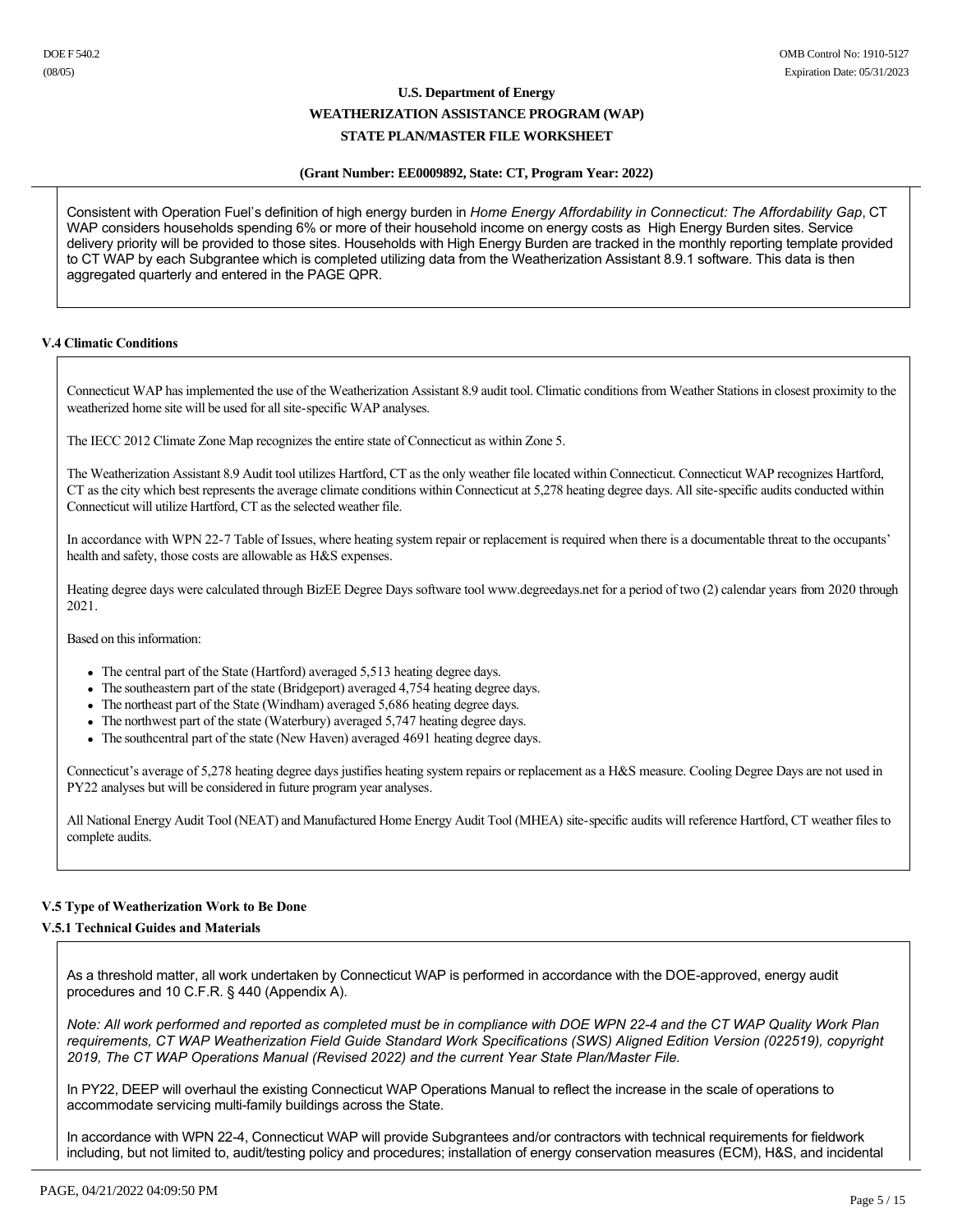#### **WEATHERIZATION ASSISTANCE PROGRAM (WAP)**

## **STATE PLAN/MASTER FILE WORKSHEET**

#### **(Grant Number: EE0009892, State: CT, Program Year: 2022)**

repair measures (IRM), and Final Inspections.

Connecticut WAP routinely reviews this compliance aspect with the Subgrantee at the time of contract execution and obtains an authorized signature of receipt by the Subgrantee.

Connecticut WAP routinely reviews this compliance aspect within the content of the Subgrantee direct hire and vendor agreements and requires an authorized signature of receipt by the authorized designee of each direct hire or vendor.

Connecticut WAP requires documentation of all executed direct hire and vendor agreements to be provided within 2 business days of full execution of agreements.

All documentation utilized for the purpose of executing contracted services and/or guiding fieldwork shall be fully aligned with Standard Work Specifications (SWS) and contains language that confirms Subgrantee and/or contractor's receipt, cognizance, and confirmation of communicated materials as referenced above. All work performed by Connecticut WAP Subgrantees and/or contractors must be consistent with Connecticut WAP SWS aligned Field standards and SWS aligned Field Guides.

Connecticut WAP has provided electronic links on the program webpage to the Connecticut WAP Quality Work Plan, Connecticut Weatherization Field Guide SWS Aligned Edition (083021) and the Connecticut WAP Operations Manual (Revised 2022) Edition and the Current year State Plan/Master File as part of the executed agreement between the Grantee and subgrantee and the subgrantee and direct hire contractors.

Connecticut WAP shall ensure that all activities will comply with DEEP's Historic Preservation Programmatic Agreement (PA) (2020) and DEEP's NEPA determination. Any activities pursued outside of the allowable activities of the PA or the NEPA Determination shall require an Environmental Questionnaire (EQ1) to be submitted to DOE for review. Both the PA and NEPA Determinations shall be made available to CT WAP Subgrantees.

Connecticut WAP has produced work quality standards that continuously align with DOE WPN 224, The CT WAP Quality Work Plan, CT Weatherization Field Guide SWS Aligned Edition (083021), and the current year State Plan/Master File.

Connecticut WAP Monitoring shall conduct an ongoing assessment of Subgrantee staff and contracted resources to ensure that all personnel engaged in installed measures are aware and practicing work standards in compliance with DOE WPN 224, The Connecticut WAP Quality Work Plan (2022), The Connecticut Weatherization Field Guide SWS Aligned Edition (083021), The Connecticut WAP Operations Manual (Revised 2022) Edition and the current year State Plan/Master File.

Connecticut WAP Monitoring shall ensure that 100% of weatherized homes are inspected in compliance with DOE WPN 224, The Connecticut WAP Quality Work Plan (2022), The Connecticut WAP Weatherization Field Guide SWS Aligned Edition (022519), The CT WAP Operations Manual (Revised 2022) Edition and the current year State Plan/Master File.

Connecticut WAP Subgrantee contracts for services with weatherization contractors must also include an acknowledgment of the receipt of communication of links to the Connecticut WAP Field Guide, SWSs, and Standards as outlined in DOE WPN 224 Section 2.

#### **Additional Program Information**

During PY22 spending limits have been established as follows:

- Up to \$10,000 on ECMs, including Ancillary and Incidental Repair Measures and Program Support Costs, or submit a request for prior Grantee Approval.
- Up to \$1,500 for H&S Measures or submit a request for prior Grantee approval.
- Up to \$2,500 for Incidental Repair Costs or submit a request for prior Grantee approval.

Definitions of allowable repairs are as follows:

Major Repairs: Repairs where the cost exceeds \$750. Examples of major repairs include, but are not limited to: Repairing roof leaks, repairing unsafe electrical wiring, and removal of knob and tube wiring for the purpose of installing attic and sidewall insulation.

Incidental Repairs: Repairs necessary for the effective performance or preservation of weatherization installations are allowed for repairing roof leaks, repairing unsafe electrical wiring, and removal of knob and tube wiring for the purpose of installing attic and sidewall insulation. Repairs must be consistent with DOE WPN 19-5.

Minor Repairs: Repairs that may be considered Incidental Repair measures, under \$500 may include cut and finish, access to attics and knee walls, siding repairs, and minor repairs associated with windows, doors, flashing, and masonry moisture infiltration points.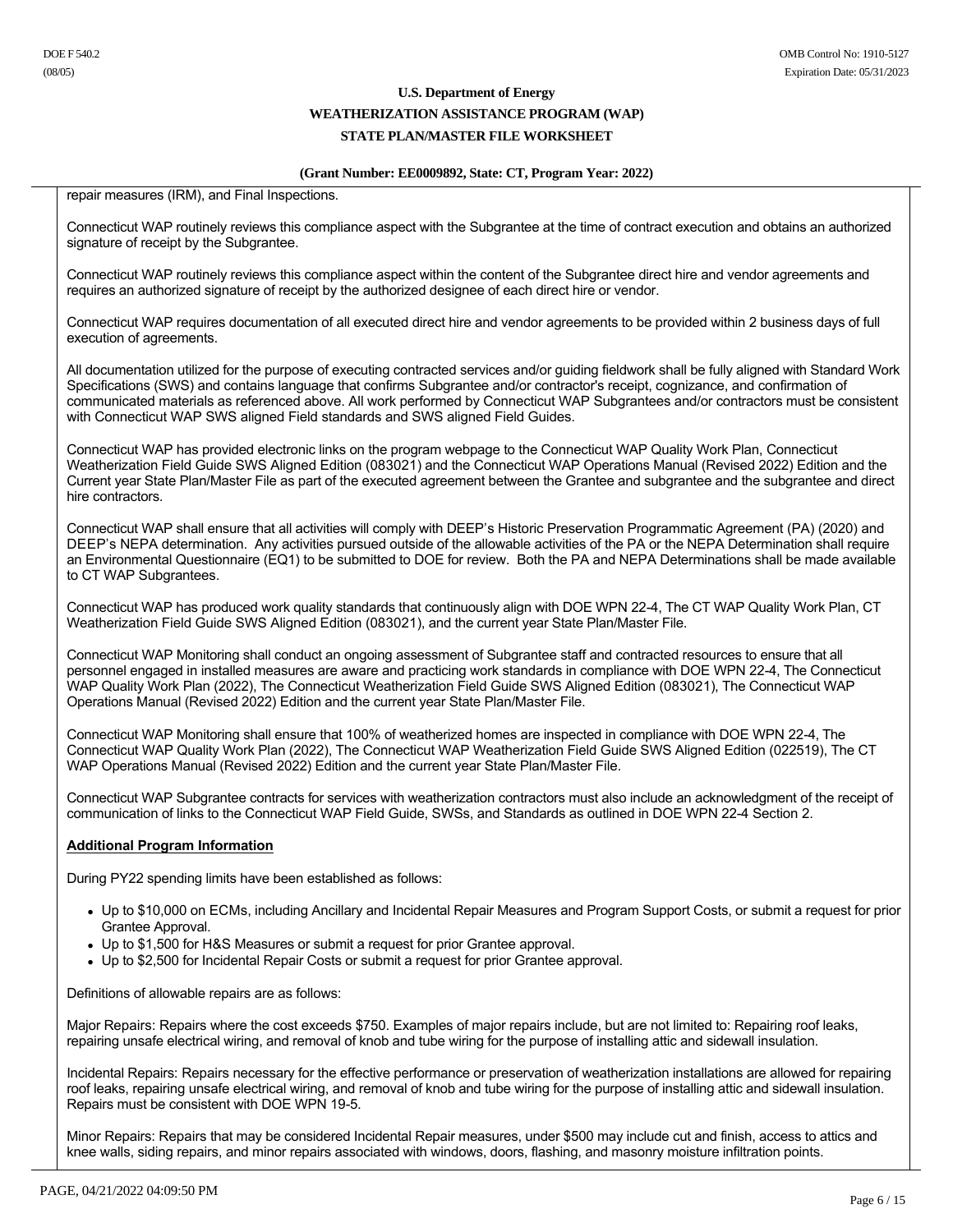#### **WEATHERIZATION ASSISTANCE PROGRAM (WAP)**

### **STATE PLAN/MASTER FILE WORKSHEET**

#### **(Grant Number: EE0009892, State: CT, Program Year: 2022)**

In all cases, the WAP client file must provide clear documentation of the need for the repairs and the relationship with the energy conservation measures that are enhanced or protected directly related to the repair. Documentation must include pictures and detailed descriptions of the repairs and invoiced costs presented by the contractor.

*Note: See WAP Operations Manual Section 311 and Section 702*

Example contract language used in all Subgrantee contracts:

"All work performed must be in compliance with the DOE and CT WAP guidance, the CT WAP Quality Work Plan requirements, CT WAP Weatherization Field Guide SWS Aligned Edition, and the current CT WAP State Plan, available on DEEP's webpage."

Field guide types approval dates

Single-Family: 8/13/2021 Manufactured Housing: 8/13/2021 Multi-Family:

#### **V.5.2 Energy Audit Procedures**

Audit Procedures and Dates Most Recently Approved by DOE

Audit Procedure: Single-Family Audit Name: Other (specify) CT WAP is DOE-approved (8/27/2020) to continue to utilize the Site-specific, Weatherization Assistant 8.9 (NEAT) Audit tool software. Only measures that achieve an individual SIR of 1 or more are allowed.

Approval Date: 8/27/2020

Audit Procedure: Manufactured Housing

Audit Name: Other (specify)

CT WAP is DOE-approved (8/27/2020) to use the MHEA audit tool software to respond to manufactured home service requests. Approval Date: 8/27/2020

Audit Procedure: Multi-Family

Audit Name: Other (specify)

CT WAP is exploring implementing the use of Mul-TEA audit tool for multi-family buildings in the coming year.

### Approval Date:

**Comments** 

Site specific NEAT energy audits shall be performed for all jobs. After dwellings are thoroughly checked for all needed measures, the audit prioritizes the recommended measures by SIR. Except for Health and Safety (and general heat waste) measures, only measures with an individual SIR of one or more are allowed. Health and Safety (H&S) checks, detailed in the H&S Plan and client education, are also an important part of the energy audit process. Subgrantees providing weatherization services review, discuss and explain audit results with the client; provide collateral materials and appropriate contact information.

Statelevel Experts continue to closely monitor the NEAT audit tool proficiency of all Subgrantees. SWS aligned QWP-22 Setup libraries will be distributed by July 15, 2022.

\* Multifamil: During Program Year 2022, CT WAP will continue to direct Subgrantees to refer all large multifamily weatherization requests to the state's utilitybased weatherization programs, which can provide comprehensive weatherization services to these sites. Connecticut WAP continues to see this type of housing as being less than 20% of the housing stock. The state will review, revise and recommend a complete energy audit package for each Multifamily building addressed in WAP for DOE approval.

#### **V.5.3 Final Inspection**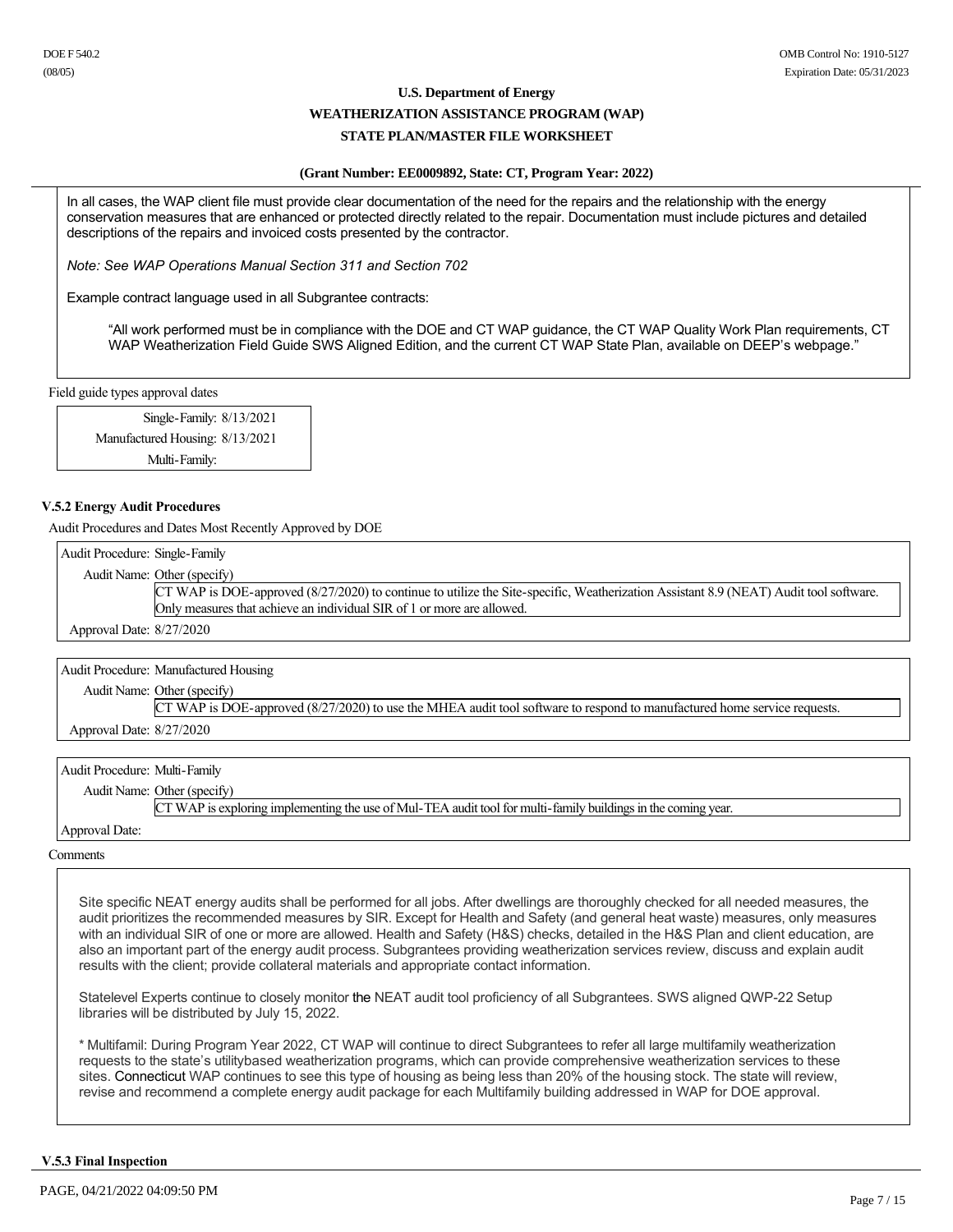### **(Grant Number: EE0009892, State: CT, Program Year: 2022)**

The Connecticut WAP mechanism for adjusting Quality Control Inspector (QCI) Final Inspection and QCI In-Process Monitoring rates is based on results and information captured within the Connecticut WAP Quality Control Inspection Report (QCI, QWP22) and the Connecticut WAP Inspection Tracker PY22 Spreadsheets. Within those documents are activity rates stated as percentages, as well as action levels for increased QCI Final Inspection and QCI In-Process monitoring.

Connecticut WAP policy maintains that QCI Final Inspection rates will be conducted on 10% of all completed units.

Connecticut WAP policy maintains that QCI In-Process Monitoring will be conducted on 10% of all production units as well. CRT and NOI complete QCI's on all homes reported to our office.

*Note: All Final QCI Inspection conducted on work performed and reported as DOE completed ConnecticutWAP sites must be in compliance with DOE WPN 224 and the Connecticut WAP Quality Work Plan requirements, Connecticut WAP Weatherization Field Guide SWS Aligned Edition (083021), and the current year State Plan/Master File.*

Attendees that fail to achieve certification beyond that point are required to make arrangements with their respective agencies regarding additional training and testing costs as soon as possible, contingent upon Connecticut WAP approval.

Failure of any person to achieve QCI Certification will result in a temporary suspension from additional "comprehensive" training opportunities. Please see attached Connecticut WAP Quality Control Inspection Report (QCI QWP22) and Connecticut WAP Quality Work Plan.

Connecticut WAP has developed specific policy and tracking documents to address DOE prescribed QCI policy for administering quality control inspections:

- Independent QCI: This individual has no direct involvement in the prior work on the home either as the Auditor or as a member of the installation crew. A Grantee or DOE-approved representative or third-party QCI will perform at least 5% of all completed units.
- Independent Auditor/QCI: The Auditor who performs the audit and creates the work order also performs the final QCI inspection. The auditor cannot be involved in actual installation of measures at the site.

*Note: When subgrantees use the Auditor/QCI model, Connecticut WAP will increase quality assurance monitoring to a minimum of 10% of all completed units. In addition, ConnecticutWAP will conduct ongoing quality assurance monitoring to ensure that the individual dual role of Auditor/Inspector is able to effectively and consistently perform both tasks on a regular basis.*

During PY22, Connecticut WAP anticipates an increasing volume of unit completions throughout the PY. The existing Subgrantee staffing provides two dual role Auditor/Inspector(s). The ConnecticutWAP Training Plan for PY2022 includes training to ensure an additional two Auditor/Inspector(s). Connecticut WAP will monitor the program at a minimum of 10% of all completed units and assess inspection quality and capacity throughout PY22.

For additional information see the response to V.8.4 Training and Technical Assistance Approach (PY 2022 Comprehensive Training).

Connecticut WAP will provide specific tracking to evaluate the QCI Inspection process to document the range of controls outlined in WPN 224. Each CT WAP QCI Inspection Certificate identifies relationships of Auditor, Auditor/QCI, and or Independent QCI. Projected monitoring and Final QCI Inspection goals have been created and funds allocated to respond to increased needs as determined necessary.

A simple rating system has been developed to quantify the extent of the failed QCI Inspections as related to local agency Inspections and installed measures.

- One (1) asterisk \* is noted for any missed opportunity or single installed measure deficiency.
- Two (2) asterisks \*\* are noted for any singleH&S missed opportunity or deficiency in addressing H&S issues found at the site.
- Three (3) asterisks \*\*\* are noted for any combination of deficiencies found to require immediate corrective actions.

*Note: Scoring will be compiled both before and after corrective actions have been undertaken.*

Final evaluations will be used for the assessment of the effectiveness of Auditors, QCI Inspection Personnel, and Installation services. Disciplinary actions will be gauged and assigned as follows:

- Level 1: Subgrantee and or Subcontractor has routinely responded to corrective actions 100% effective.
- Level 2: Subgrantee or Subcontractor has had marginal or insufficient results responding to corrective actions on initial responses. Subgrantee or Subcontractor ultimately addresses all concerns and demonstrates improvement (subject to increased monitoring and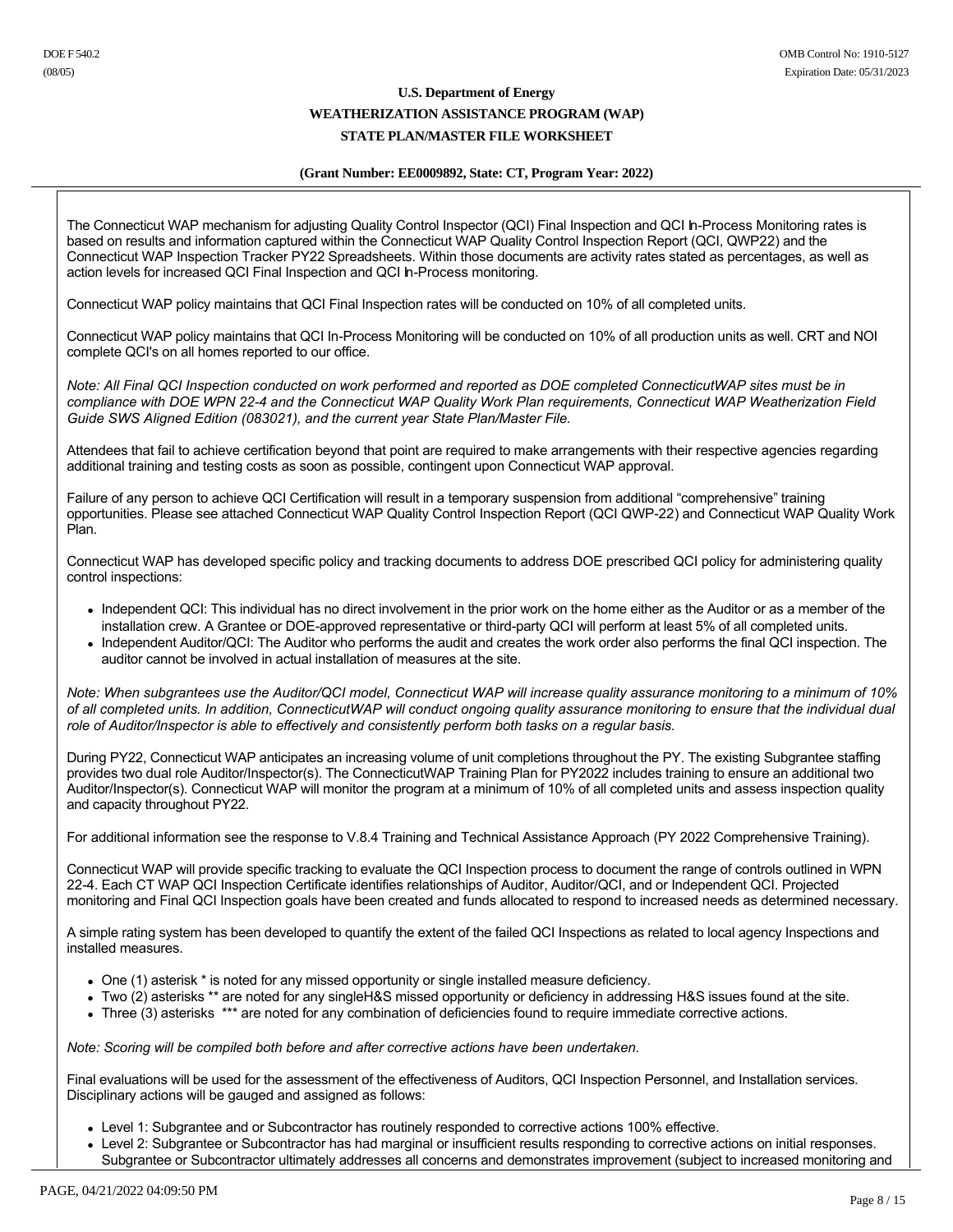#### **WEATHERIZATION ASSISTANCE PROGRAM (WAP)**

### **STATE PLAN/MASTER FILE WORKSHEET**

#### **(Grant Number: EE0009892, State: CT, Program Year: 2022)**

inspection).

- Level 3: Subgrantee or Subcontractor has failed to address corrective actions and or deficiencies repeatedly. (Resulting in temporary suspension and disallowed costs).
- Level 4: Indefinite suspension, defunding of Subgrantee, and Subcontracted resources.

#### **V.6 Weatherization Analysis of Effectiveness**

All Connecticut analyses of effectiveness will be conducted in compliance with DOE WPN 224 and the CT WAP Quality Work Plan (2022) requirements, CT WAP Weatherization Field Guide SWS Aligned Edition (083021), and the current year State Plan/Master File. There is an ongoing evaluation process used to determine the overall effectiveness of each subgrantee. This is done through the annual monitoring processes that are outlined in DOE WPN 204, and through an ongoing review process including a midyear assessment of program implementation, as well as:

- Indepth review of Monthly Status Reports ensuring that all expenditures are accurately reported and within State-approved budget limitations;
- In depth review of each Building Weatherization Report (BWR) to ensure the NEAT, MHEA Audit list of recommended measures was followed, and to ensure costs of individual measures are within the audit estimate;

The frequency of measures installed is tracked for each subgrantee to ensure statewide consistency; Average job costs are tracked to ensure that the subgrantee is within State-mandated limits; and jobs are tracked regionally to ensure adequate and fair coverage across the entire State.

During Comprehensive Monitoring Visits, the State reviews Subgrantee procurement practices of both materials and subcontracting to assure costs are fair and relatively consistent across the state.

The above process culminates in a payment authorization to the Subgrantee. Any problems or questionable trends are flagged for review or investigation by the monitoring state.

Productivity and energy savings (tied to productivity) are compared among the regional Weatherization Service Areas on a Quarterly basis.

The goal is a uniformly effective WAP throughout the entire State. Each client served, regardless of town or serving Subgrantee, is expected to receive the same quality service. The State reserves the right to terminate or alter the service area of any subgrantee that cannot meet statewide standards.

Patterns noticed during State site visits will be used to determine T&TA needs (Regular and Comprehensive) at the state and Subgrantee levels. Site visits of specific Subgrantees will be increased if deemed necessary to ensure that training has had the desired effect of reducing issues and corrective actions in the field.

During major monitoring activities, proper delegation of financial responsibilities is confirmed, as well as record retention policies and other financial systems. During regular monitoring activities, as well as major monitoring, we review the tracking of technical compliance, such as Lead Renovation, Repair, and Painting (LRRP) and Health and Safety.

Routine monitoring consists of file reviews, which track installed measure costs. In major monitoring, we review the Subgrantee's procurement procedures as well as analysis of installed measures in file review, to assure measures are being invoiced accurately.

The State is constantly improving its management of WAP by attending NASCSP conferences and orientations, participating in Regional NASCSP conference calls, learning best practices from other states, and leveraging the help and knowledge of the DOE WAP program managers.

Connecticut WAP is continually working with in-state utility partners to evaluate installed measures costs and to utilize a streamlined approach to deliver effective and quality weatherization and energy efficiency services to the Connecticut Low-Income community. The utility administered Home Energy Solutions Income-Eligible (HES-IE) program services 16,000 - 20,000 income-eligible homes per year, and CT DEEP and the utilities are continuously working to standardize requirements between the service delivery models.

A continuous improvement approach is used to monitor the Subgrantee(s) in the context of limited capacity that has been demonstrated by a relatively small number of community action agencies actively involved in weatherization assistance programs in the state. CT DEEP is committed to monitoring the effectiveness of the Subgrantee(s) to improve service delivery.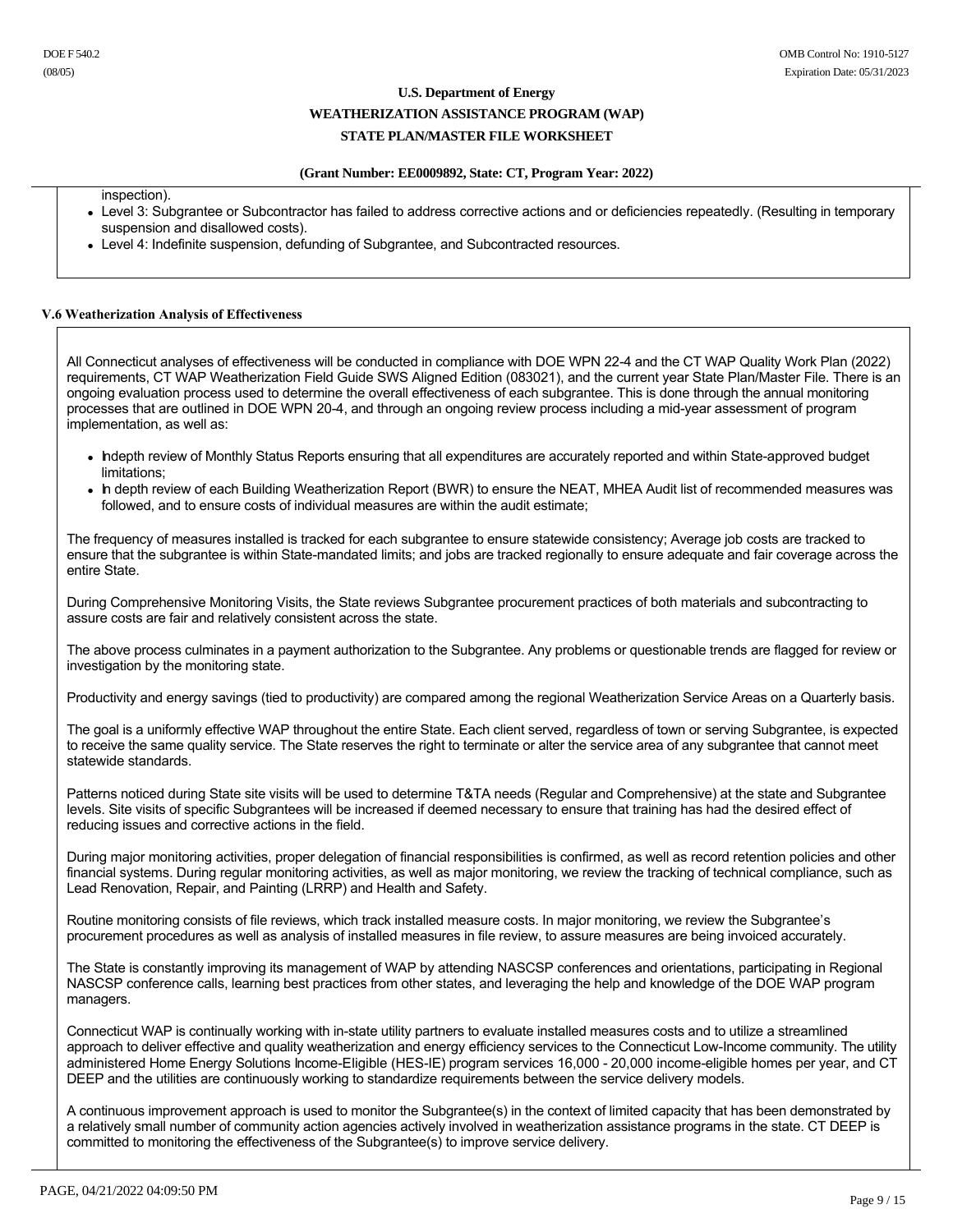#### **(Grant Number: EE0009892, State: CT, Program Year: 2022)**

#### **V.7 Health and Safety**

Connecticut WAP has implemented policies and procedures to address health and safety considerations. These are included in the CT WAP Operations Manual: Sec. 400 Health and Safety (QWP 2022) (WPN 227).

Connecticut WAP recognizes that conducting site-specific assessments, installed measures, quality assurance, and quality control services will present a range of hazards not previously encountered in the WAP. As federal and state policy and procedures are implemented, Connecticut WAP will continuously update the Health and Safety Plan, Operations manual, Field Guide, and related guidance and forms to address how these aspects are managed and tracked from client intake and prioritization of services through unit completion.

Connecticut WAP has begun to develop Training and Technical Assistance Planning to address the post-COVID-19 workplace challenges. As federal and state policy is implemented, Connecticut WAP will respond as needed to remain in compliance with all authorities governing WAP service delivery, the current T&TA budgets have been reviewed and allowances have been made for Health and Safety training specific to this demand and will be tracked accordingly.

#### **V.8 Program Management**

#### **V.8.1 Overview and Organization**

WAP administrative policies and procedures are outlined in Section 100 of the CT WAP Operations Manual, which is regularly updated and publicly available online at DEEP's webpage.

The U.S. DOE Weatherization Assistance Program for Low-Income Persons is administered by the State grantee, the Connecticut DEEP. The Connecticut WAP is administered by the Bureau of Energy and Technology Policy (BETP) and is overseen by the Deputy Commissioner. BETP's Bureau Chief oversees the operations of the DEEP staff and Subgrantees delivering the program.

DEEP also has oversight of the ratepayer-funded and utility-administered residential low-income energy program known as HES-IE. The HES-IE program serves the same population as WAP in Connecticut and currently cost shares many measures reported on DOE WAP units. The alignment of the HES-IE program with WAP is a near-term goal of DEEP to ensure the best quality service for the low-income population.

DEEP does not administer the Connecticut Low-Income Home Energy Assistance Program (LIHEAP). The responsibility of administering LIHEAP belongs to DSS. DEEP works closely with DSS, due to the simultaneous intake of clients into both programs, and is developing the integration of some services with LIHEAP services.

BETP administers the State Energy Program (SEP) grant, generally by the same office that administers WAP.

HUD/ housing programs are administered through the Connecticut Department of Housing.

#### **V.8.2 Administrative Expenditure Limits**

Not more than 15% of any grant made to a State may be used by the Grantee and Subgrantees for administrative purposes in carrying out duties under this part, except that not more than 7.5 percent may be used by the State for such purposes, and not less than 7.5 percent must be made available to Subgrantees by States. A State may provide in its annual plan for recipients of grants of less than \$350,000 to use up to an additional 5 percent of such grants for administration if the State has determined that such recipient requires such additional amount to implement effectively the administrative requirements established by DOE pursuant to this part (10 C.F.R. § 440.18 (e)).

For PY22, CT WAP will be distributing the Administrative allocation as follows:

- $\bullet$  DEEP 5%
- Community Renewal Team  $-5%$
- New Opportunities, Inc.  $-5%$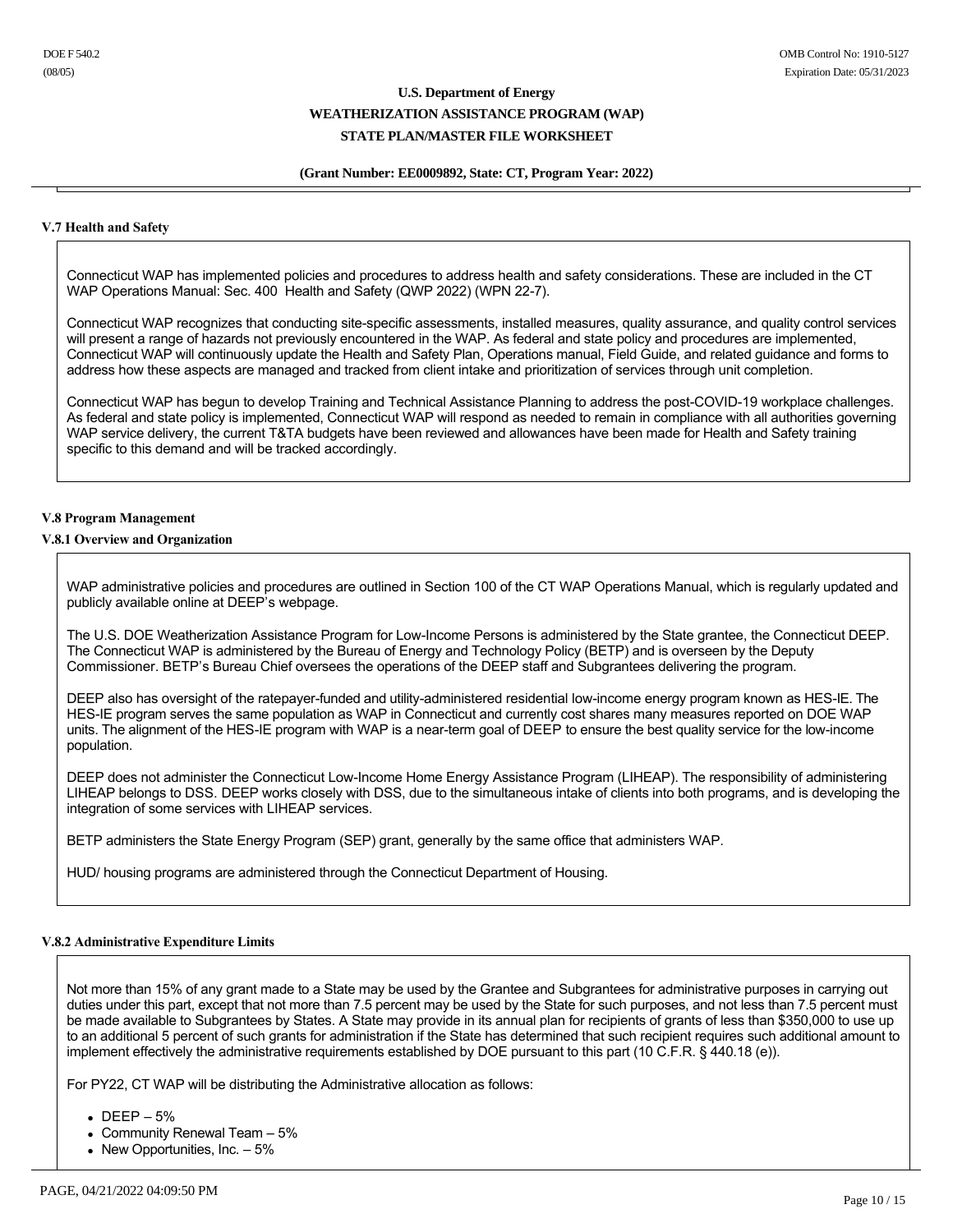## **(Grant Number: EE0009892, State: CT, Program Year: 2022)**

### **V.8.3 Monitoring Activities**

Connecticut's monitoring approach will include the following components: Administrative review of documents and reports related to the organization, operation, and performance of local service delivery.

Monitoring for technical compliance with standards, performance measures, and applicable codes and other policies related to the installation of materials; and Fiscal Audit of financial stability and accountability.

*Note: All Monitoring activities will be conducted in compliance with DOE Guidance and the Connecticut Weatherization Assistance Program Quality Work Plan (2022) requirements, Connecticut Weatherization Assistance Program Weatherization Field Guide Standard Work Specifications Aligned Edition (083021), and the current year State Plan/Master File. (For further information refer to the 2022 CT WAP Operations Manual sections 300, 400, 500, 600, and 700).*

CT WAP recognizes DOE Guidance and references the following CT WAP documents regarding specified approach areas:

Programmatic and Management Monitoring

• The CT WAP Operations Manual (2022) Sections 300, 400, 500, 600, and 800 and the CT WAP SWS-aligned Field Guide (2022). WPN: 22-4

Subgrantee Monitoring

• The CT WAP Operations Manual (2022) Sections 100, 300, 400, 500, 600, and 700 and the CT WAP SWS-aligned Field Guide (2022).

CT WAP utilizes WPN 204, 224, and attachment 1 updated Checklists and Operations Manual content specific Subgrantee monitoring activities.

*Note: During the current program year, Connecticut WAP will continue to adjust monitoring activities commensurate with the quality of work and the progress demonstrated by the subgrantee. Subgrantee monitoring will accept WPN 204 and 224 Guidance and all other applicable DOE Guidance. Connecticut WAP will perform comprehensive onsite monitoring statewide on an annual basis. Records reviews at the subgrantee's office will involve multiple visits and may be focused on regions of the state, resulting in separate annual monitoring events according to region. At a minimum, there will be a total of at least 12 days of onsite monitoring.*

In alignment with WPN 20-4 and 22-4, more frequent monitoring will be conducted at Subgrantees that have been identified as having significant deficiencies. The individual onsite monitoring activities are structured as follows:

- Comprehensive Administrative/ Fiscal Monitoring (annual) based on PY22 allocation.
- Technical Site Visit Monitoring (minimum of 10% of completed units and a minimum of 20% file review of completed units)

*Note: While this exceeds DOE minimum standards, the recent audit tool implementation and QWP22 standards compliance warrant additional activities to ensure the best outcomes. Actual program year totals may be adjusted to DOE minimum levels if midyear assessments indicate consistent acceptable performance at any Subgrantee.*

Connecticut WAP will utilize contracted QCI services via a T&TA Subgrantee to conduct QCI inspection of at least 10% of all reported DOE completed units. As part of our contract(s) with Subgrantees and as a part of our annual monitoring visit, Connecticut WAP requires the Subgrantee to submit their most recent 2 CFR 200 Financial Audit. These audits are reviewed and approved by DEEP's Business Office. Connecticut WAP will continue to contract the services of a Technical and Monitoring Compliance Consultant via a T&TA Subaward(s) to provide all Quality Control Inspections and field monitoring services. A dedicated, fulltime, Technical Monitor, employed or contracted by DEEP will continue to provide monitoring and support services under the direction of Weatherization Program Management. Connecticut WAP anticipates that Subgrantees will utilize components of the DOE prescribed standard options to conduct Quality Control Inspections as defined in WPN 22-4.

The Grantee developed Quality Control Inspection process will provide for increased flexibility and effectiveness in conducting all QCI and monitoring activities as follows:

<sup>•</sup> Each QCI inspection will document the relationship between the individual performing the Quality Control Inspection to the work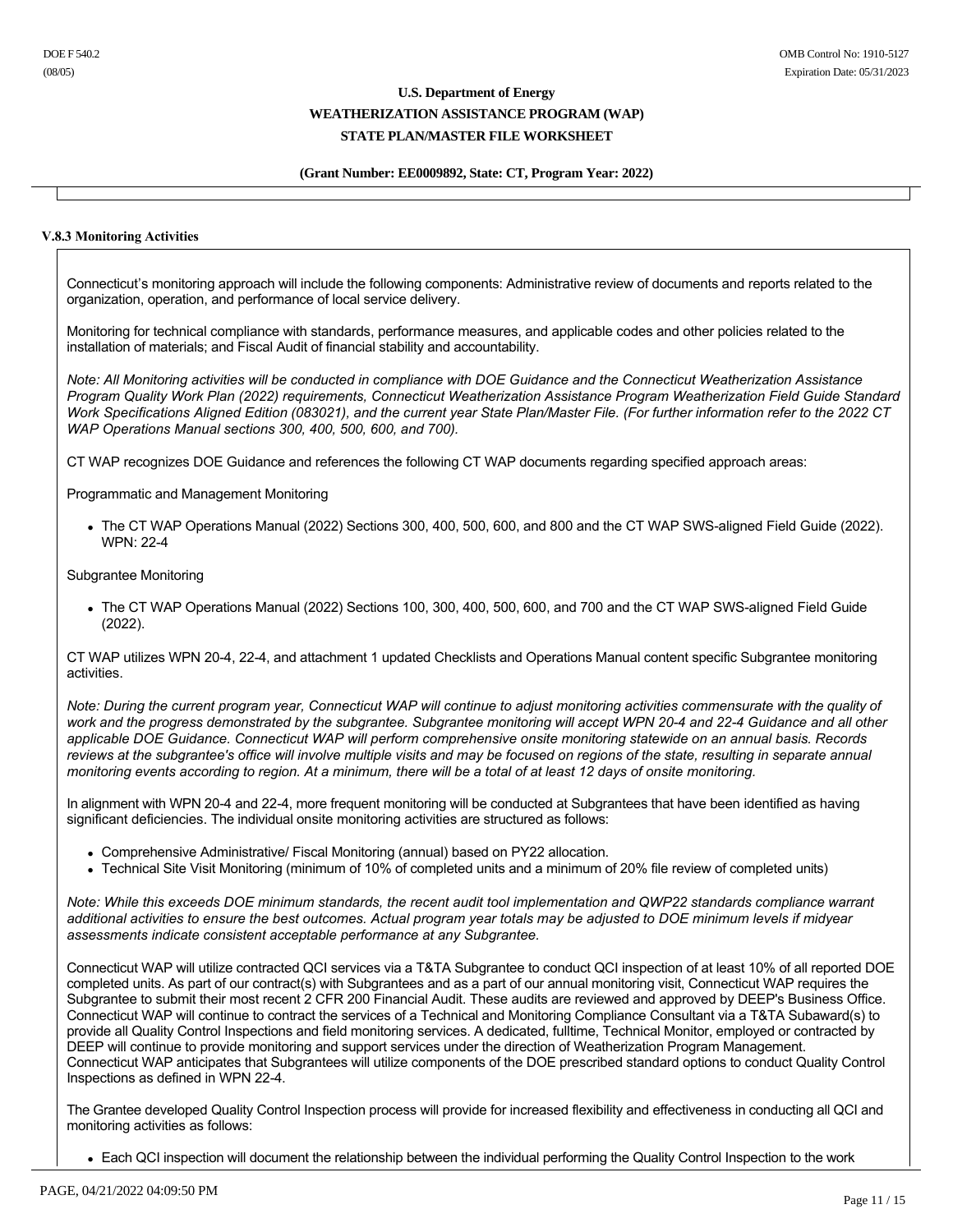#### **WEATHERIZATION ASSISTANCE PROGRAM (WAP)**

## **STATE PLAN/MASTER FILE WORKSHEET**

## **(Grant Number: EE0009892, State: CT, Program Year: 2022)**

including; independent status, role in the audit process, and role in any measure installation(s).

- Each QCI inspection will contain documentation and verification that each quality control inspection is performed in an impartial and complete manner.
- Each QCI inspection is subject to Grantee level assessment of effectiveness and compliance with program inspection policies and contains documentation of any findings related to the quality of the inspection and impartiality of the inspection process.
- The Grantee will maintain tracking of all Grantee QCI activities to include all aspects of the Grantee developed QCI process, subsequent corrective actions, and final outcomes.

Contracted resources:

- Two (2) Contractors who serve as Quality Control Inspector/Technical Monitoring Compliance Consultant/Technical Support
- $\bullet$  Full time, 40 hours/week
- Compensation: 100% Grantee T&TA (To include POV Travel & Expenses)

#### **Weatherization State Team Members and their responsibilities for monitoring:**

| Position                       | Research Analyst                                     |
|--------------------------------|------------------------------------------------------|
| Office                         | Office of Affordable Housing Energy Retrofits (AHER) |
| Responsibilities               | Programmatic performance and compliance              |
| Compensation                   | State and Federal funding                            |
| <b>Travel/Training Funding</b> | 100% Federal funding                                 |
|                                |                                                      |
| Position                       | Research Analyst                                     |
| Office                         | Office of Affordable Housing Energy Retrofits (AHER) |
| Responsibilities               | Workforce development and outreach                   |
| Compensation                   | State and Federal funding                            |
| <b>Travel/Training Funding</b> | 100% Federal funding                                 |
|                                |                                                      |
| Position                       | Associate Research Analyst                           |
| Office                         | Office of Affordable Housing Energy Retrofits (AHER) |
| Responsibilities               | Fiscal monitoring and contracting                    |
| Compensation                   | State and Federal funding                            |
| <b>Travel/Training Funding</b> | 100% Federal funding                                 |
|                                |                                                      |
| Position                       | <b>Supervising Accountant</b>                        |
| Office                         | Central Business Office/Federal Grants Division      |
| Responsibilities               | Fiscal monitoring and compliance                     |
| Compensation                   | <b>State Funding</b>                                 |
| <b>Travel/Training Funding</b> | 100% Federal funding                                 |

Annual Administrative/Fiscal Monitoring is performed via a team approach made up of Technical and Fiscal Monitoring personnel utilizing the DOE WAP Onsite Monitoring Field/Subgrantee Checklist as well as instruments prepared specifically for use in Connecticut. Technical monitor(s) possess BPI EA/QCI certifications.

- CT Annual Administrative Review Monitoring Tool
- CT Annual Administrative Review Fiscal Monitoring Tool
- CT Field Monitoring Tool for File Review and onsite Field Review CT WAP Field Visit Form

Annual Comprehensive Administrative/Fiscal Monitoring visits, based on historical knowledge, are estimated to require three to five days to complete the review of a single region, with five regions being reviewed for a complete statewide review.

Given the small geographical size of Connecticut, an overnight stay is not required for CT WAP monitoring staff.

Any and all deficiencies, related findings, and corrective actions are reported to each Subgrantees' Executive Director, Program Director, and Chief Financial Officer within 30 days of completion, with specific direction for corrective actions, response times, and terms and conditions in the event of failed compliance.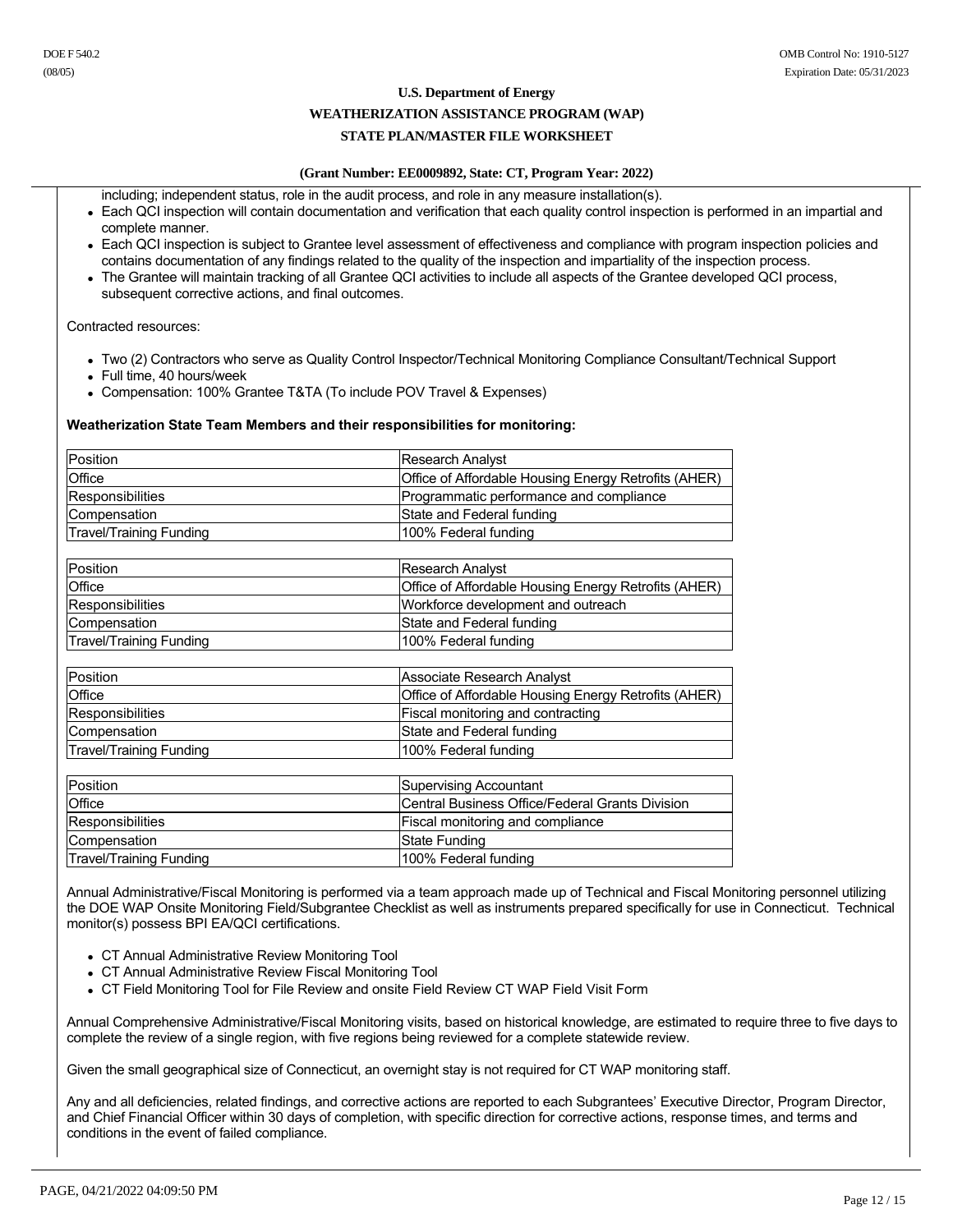### **WEATHERIZATION ASSISTANCE PROGRAM (WAP)**

## **STATE PLAN/MASTER FILE WORKSHEET**

### **(Grant Number: EE0009892, State: CT, Program Year: 2022)**

Connecticut WAP reserves the right to disallow any costs associated with any discrepancies identified during any Technical or Fiscal monitoring activity.

*Note: Findings such as waste, fraud, or abuse will be reported to DOE immediately.*

Subgrantees are subject to removal from the program and will be defunded of all remaining allocations in the event that findings remain consistently noncompliant with either State or Federal requirements. Such findings may include, but are not limited to:

- Consistent production of substandard workmanship, with no measurable improvement within 90 days of notification.
- Inadequate Fiscal and or Management policy, procedures, enforcement or controls.
- Failure to improve current Management systems within stated notification time frames and or implementation of corrected policy, procedures, and practices.

*Note: Any Subgrantee removal shall result in disqualification for following program year participation.*

All Subgrantee monitoring is routinely tracked and analyzed to provide accurate classification of findings to detail specific incidents, resolution timelines, and training requirements necessary for incremental and annual planning and reporting.

By consolidating multiple site visits and file review visits, DEEP estimates that 12 onsite visits will be needed statewide. Overnight stay is not required to conduct Subgrantee site visits in CT.

Additional Monitoring will be conducted if Subgrantee(s) is(are) found to have difficulties in managing, programmatic, technical, or compliance related delivery of services.

Flexibility in scheduling has been factored into planning to allow additional visits or training as necessary. Additional information will be included in the attached T&TA Planning and Reporting template.

Connecticut WAP routinely and systematically reviews monthly reports and conducts desk reviews of Building Weatherization Reporting to identify any potential monitoring needs.

Technical Monitoring selects projects in various stages of completion and for specific measures to further evaluate Subgrantee's effectiveness and training needs.

Efforts are made to evaluate multiple Subgrantee personnel and contractors engaged in the weatherization process from intake through completion. CT WAP utilizes checklists for all Technical Monitoring activities as follows:

- CT WAP Audit Checklist CT WAP Installer Checklist
- CT WAP BWR Review form
- CT Field Monitoring Tool for Field and OnSite Field Review CT WAP Field Visit Form
- $\bullet$  DOE WPN 20-4 and 22-4

*Note: All Technical Compliance Monitoring will be conducted in compliance with DOE WPN 224 and the CT WAP Quality Work Plan (2022) requirements, CT WAP Weatherization Filed Guided SWS Aligned Edition (083021), and the current year State Plan/Master File and USDOE WPN 227 Health and Safety Guidance.*

CT WAP maintains individual production and cost per unit metrics for each individual Subgrantee and considers these factors in all monitoring activities.

Any and all deficiencies, related findings, and corrective actions are reported to Subgrantee program Management within 30 days of completed monitoring events, except for Health and Safety findings. Health and Safety findings, which may present an imminent danger to the occupants, are immediately reported to Subgrantee management to immediately resolve all issues.

*Note: Findings such as waste, fraud, or abuse will be reported to DOE immediately.*

Written Monitoring reports delivered to Subgrantee will contain specific details for corrective actions and response times not to exceed 30 days of receipt of notifications. Any response directed to Subgrantee fiscal management that fails to address corrective act on requests within the given time limits will result in disallowed costs of any stated discrepancy. Any disallowed cost will be deducted from subsequent monthly invoicing until resolved to the satisfaction of CT WAP Monitoring. Further, a Subgrantee's failure to respond to a corrective action plan for significant findings will result in an increased number of monitoring visits and an increased frequency of visits until the corrective action is resolved and the State is fully satisfied.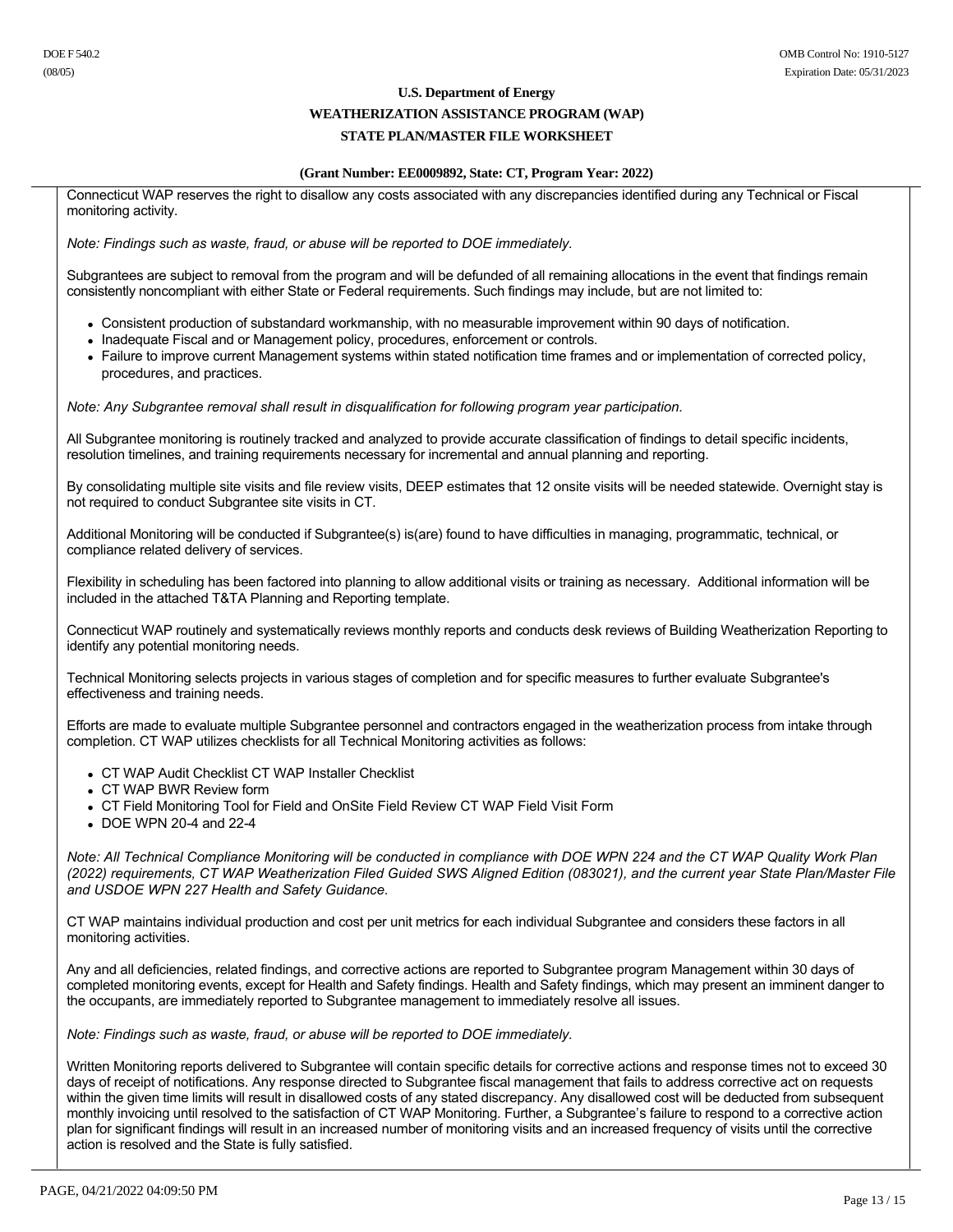# **WEATHERIZATION ASSISTANCE PROGRAM (WAP)**

## **STATE PLAN/MASTER FILE WORKSHEET**

#### **(Grant Number: EE0009892, State: CT, Program Year: 2022)**

Subgrantees are subject to removal from the program and will be defunded of all remaining funds if found to be consistently noncompliant with Federal and State requirements. Such findings may include, but are not limited to:

- Consistent production of substandard workmanship, with no measurable improvement within 90 days of notification.
- Inadequate fiscal and or Management policy, procedures, enforcement, and controls.

*Note: Any Subgrantee removal shall result in disqualification from following Program Year participation.*

Any and all deficiencies, related findings, and corrective actions are compiled and tracked to provide an individual assessment of effectiveness for each Subgrantee.

Measures, training needs, and outcomes are routinely reviewed to assure that corrective actions are effective and continuous.

### **V.8.4 Training and Technical Assistance Approach and Activities**

DOE allocates Training and Technical Assistance (T&TA) funding to the states. T&TA funds support state program operations such as analysis, measurement and documentation of program performance, skill development, and local monitoring, to improve program effectiveness.

To ensure the consistent delivery of high-quality weatherization services nationwide the DOE, through a network of Weatherization Professionals, identified and developed a set of core competencies for the various staff positions that implement WAP including the types of training required to increase levels of core competencies for these job categories. The goal is to increase the levels of competencies and expertise in the workforce so that every house that is weatherized receives appropriate, properly installed costeffective measures.

Although many of the core competencies and job classifications identified are universal, not all the core competencies will be appropriate for the job classifications identified in every state. For instance, testing, repairing, or replacing heating and cooling systems in Connecticut requires certification or licensing from the State. Therefore, the Auditor or Weatherization Installer may not be able to conduct this work. In Connecticut, work on heating and cooling systems must be subcontracted to a licensed contractor outside WAP. However, just because a heating, ventilation, and air conditioning (HVAC) contractor is licensed by the state does not mean he possesses the competencies required. Additional training for these contractors may be required, or someone at the local agency must be competent to specify what work the contractor must complete and to verify that the completed work complies with WAP's technical standards.

The DOE also places certain requirements for training and certification including General Hazardous Materials Awareness and specialized curriculum as follows:

Lead Safe Weatherization (LSW) training for all workers (Optional)

- At least one onsite worker must be an EPA Certified Renovator (RRP)
- EPA RRP training for all State Monitors (Optional)

Connecticut is committed to increasing the WAP network's expertise. Numerous program training opportunities and hands-on workshops have been conducted with the goal to maximize energy savings, minimizing production costs, improving the quality of work, and fostering management expertise. In Connecticut, T&TA funds are primarily used to train state and local weatherization staff on program operations, management, and technical topics. Staff members receive training at national and regional conferences, regional and state training centers, state and Subgrantee provided workshops, and in the field.

Quality Control Inspection personnel must complete DOE-approved Comprehensive Training and possess knowledge, skills, and abilities as listed in the National Renewable Energy Laboratories Job Task Analysis and become certified by the Building Performance Institute as a Home Energy Professional Quality Control Inspector.

Connecticut WAP Recognizes DOE WPN 224 and will implement enhanced training, planning, and tracking that defines training and certification intervals for new hires and the incumbent workforce that are aligned with current NREL Home Energy Professional (HEP) certifications and the position for which the worker is employed.

**Please see the Attached T&TA Plan and Section 500 of the Connecticut Weatherization Operations Manual for more detail regarding Connecticut's T&TA Activities.**